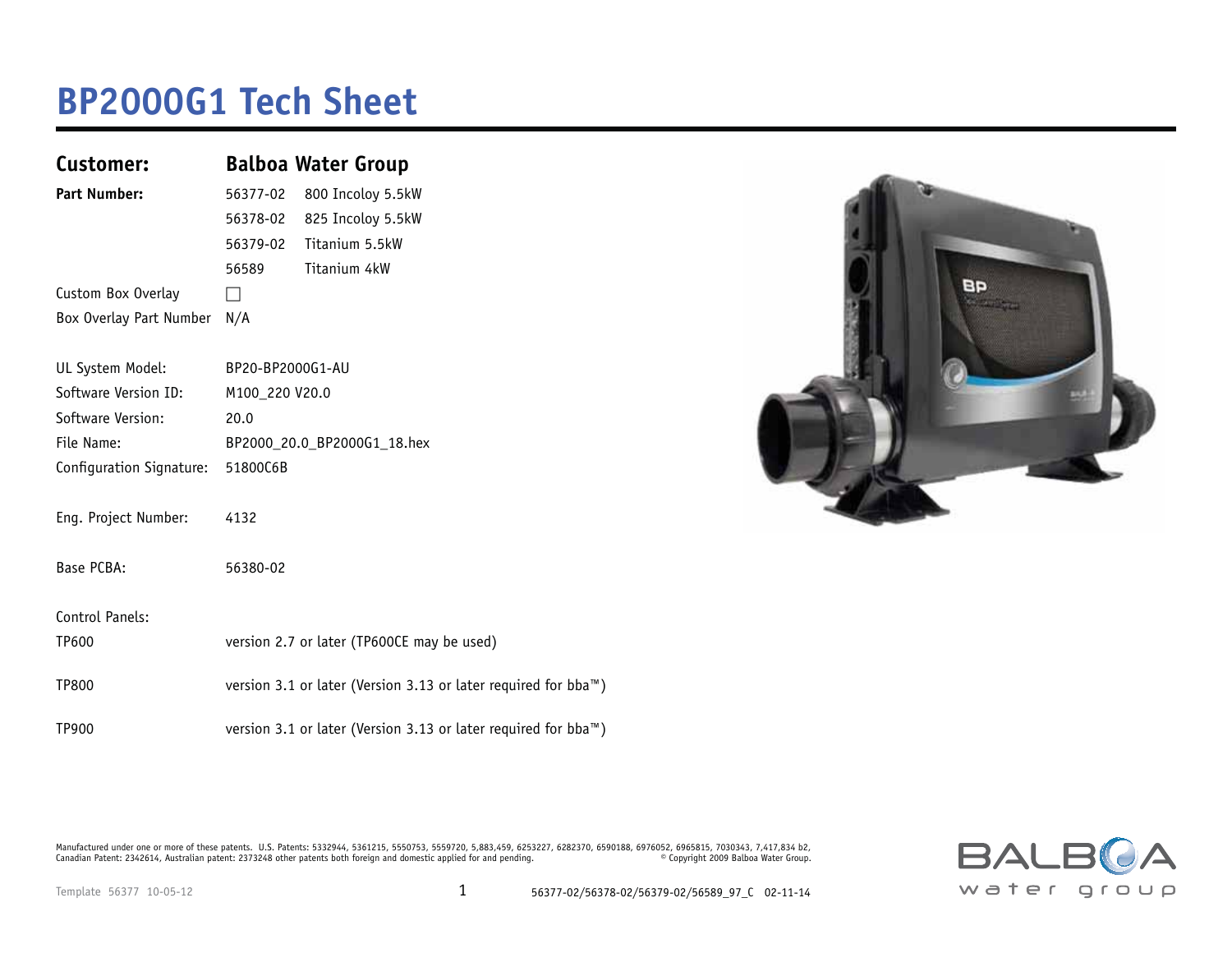## **System Revision History**

| Part #   | <b>EPN</b> | <b>Date</b>    | <b>Originator</b> | <b>Changes Made</b>                                                                                  |
|----------|------------|----------------|-------------------|------------------------------------------------------------------------------------------------------|
| 56377    | 3936       | 10-08-12       | BWG               | Initial Release BP2000G1                                                                             |
| 56377    |            |                |                   |                                                                                                      |
| 56377    |            |                |                   |                                                                                                      |
| 56377-01 | 4008       | $01 - 29 - 13$ | BWG               | Add Setups 17 and 18, Add TP600 Support                                                              |
| 56377-01 |            |                |                   |                                                                                                      |
| 56377-01 |            |                |                   |                                                                                                      |
| 56377-02 | 4132       | $09 - 26 - 13$ | BWG               | Updated to latest software version. Adds GFCI Trip (but not GFCI Automatic Test).                    |
| 56377-02 |            |                |                   |                                                                                                      |
| 56377-02 |            |                |                   |                                                                                                      |
| 56377-02 | 4132       | $01 - 30 - 14$ | BWG               | Updated to latest software version, adding topside-intergrated bba™ support. Released to production. |
| 56377-02 |            |                |                   |                                                                                                      |
| 56377-02 |            |                |                   |                                                                                                      |
|          |            |                |                   |                                                                                                      |
|          |            |                |                   |                                                                                                      |
|          |            |                |                   |                                                                                                      |
|          |            |                |                   |                                                                                                      |
|          |            |                |                   |                                                                                                      |

bba™ (Balboa Bluetooth Amp) connection is documented seperately.

bba™ is only integrated into graphic display panels (TP800, TP900 and spaTouch™). With TP600 the Aux button operation of bba™ must be used.

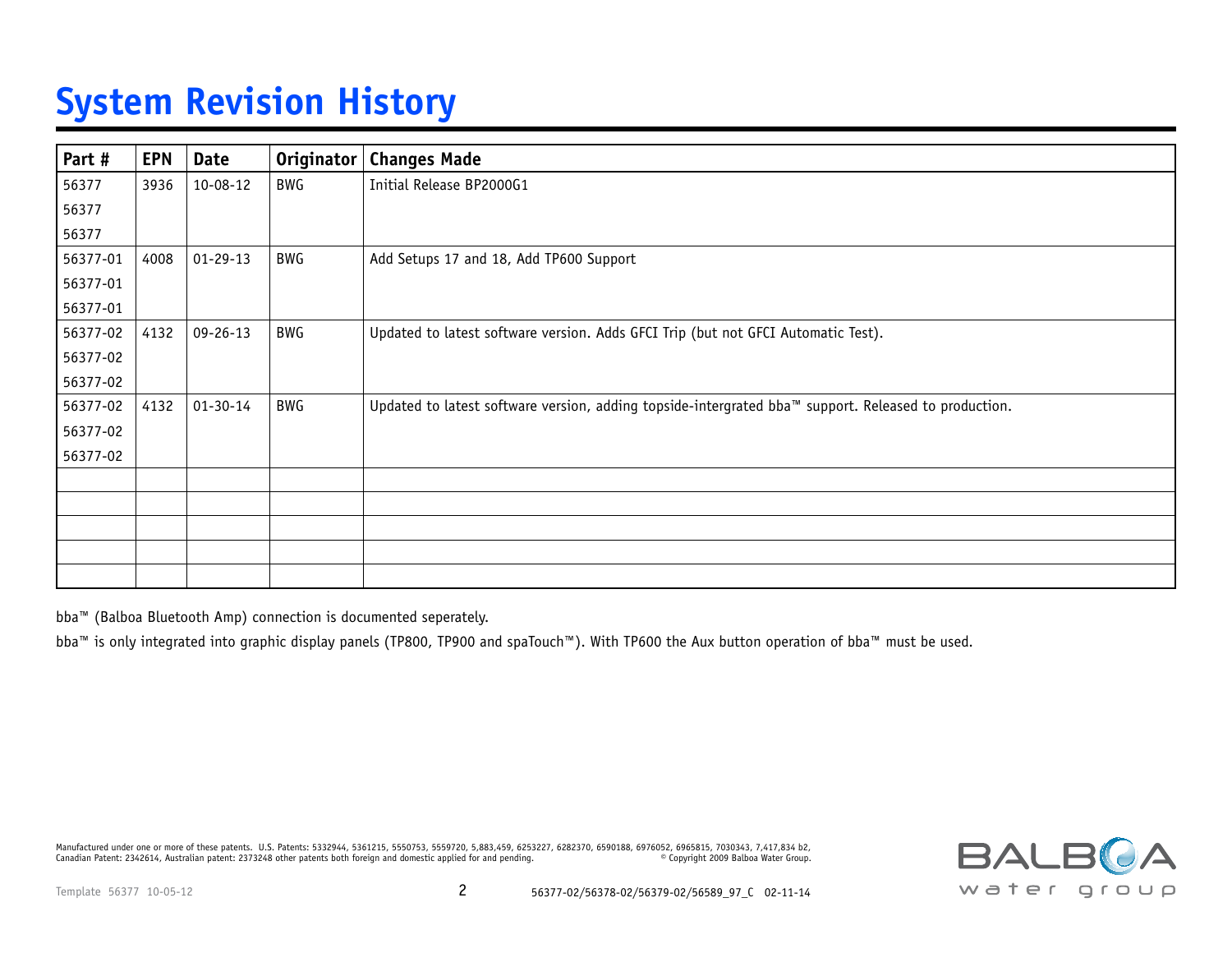# **Basic Functions Setup 1-18**

#### **Power Requirements:**

240VAC, 50/60Hz\*, 48A, Class A GFCI-protected service (Circuit Breaker = 60A max.), 4 wires [hot, hot, neutral, ground]

\*BP systems automatically detect 50Hz vs 60Hz.

### **System Ouputs:**

| Pump 1              | 240VAC             | 2-Speed                                                                              | 1-Speed in Setups 12, 14, 17                                                           | 12A max 15-minute timer for High Speed, 15-Minute timer for Low Speed           |  |  |  |  |  |  |  |
|---------------------|--------------------|--------------------------------------------------------------------------------------|----------------------------------------------------------------------------------------|---------------------------------------------------------------------------------|--|--|--|--|--|--|--|
|                     |                    |                                                                                      | This is the heater pump in Setups $1-6$ , 15, 18<br>Must deliver 20 GPM through heater |                                                                                 |  |  |  |  |  |  |  |
| Pump 2              | 240VAC             |                                                                                      |                                                                                        | 2-Speed 12A max 15-minute timer<br>1-Speed in Setups 5, 6, 11-14, 17, 18        |  |  |  |  |  |  |  |
| Pump 3              | 240VAC             | 2-Speed<br>2-Speed in Setups 1, 7                                                    | 1-Speed in Setups 2, 5, 6, 8, 11-16<br>Unused in Setups 3, 4, 9, 10, 17, 18            | 12A max 15-minute timer                                                         |  |  |  |  |  |  |  |
| Blower              | 240VAC             | 1 Speed                                                                              |                                                                                        | 4A max 15-minute timer<br>Unused in Setups 1, 2, 4, 6-8, 10, 13, 14             |  |  |  |  |  |  |  |
| Circ Pump           | 120VAC*            | This is the heater pump in Setups 7-14, 16, 17<br>Must deliver 20 GPM through heater |                                                                                        | 1-Speed 2A max Programmable Filtration Cycles + Polling                         |  |  |  |  |  |  |  |
| 0zone               | 120VAC*            |                                                                                      | .5A max                                                                                | Slaved to Circ Pump in Setups 7-14, 16, 17<br>Independent in Setups 1-6, 15, 18 |  |  |  |  |  |  |  |
| Spa Light           | 10VAC              | On/Off                                                                               | 1A max                                                                                 | 240-minute timer.                                                               |  |  |  |  |  |  |  |
| A/V (Stereo) 120VAC |                    | Hot                                                                                  | 5A max                                                                                 | Always on                                                                       |  |  |  |  |  |  |  |
| Heater              | 5.5kW @ 240VAC max |                                                                                      |                                                                                        |                                                                                 |  |  |  |  |  |  |  |

\*Both the Circ pump and Ozone can be converted to 240V, however they will be the same voltage after conversion. (Both 120V or both 240V.)

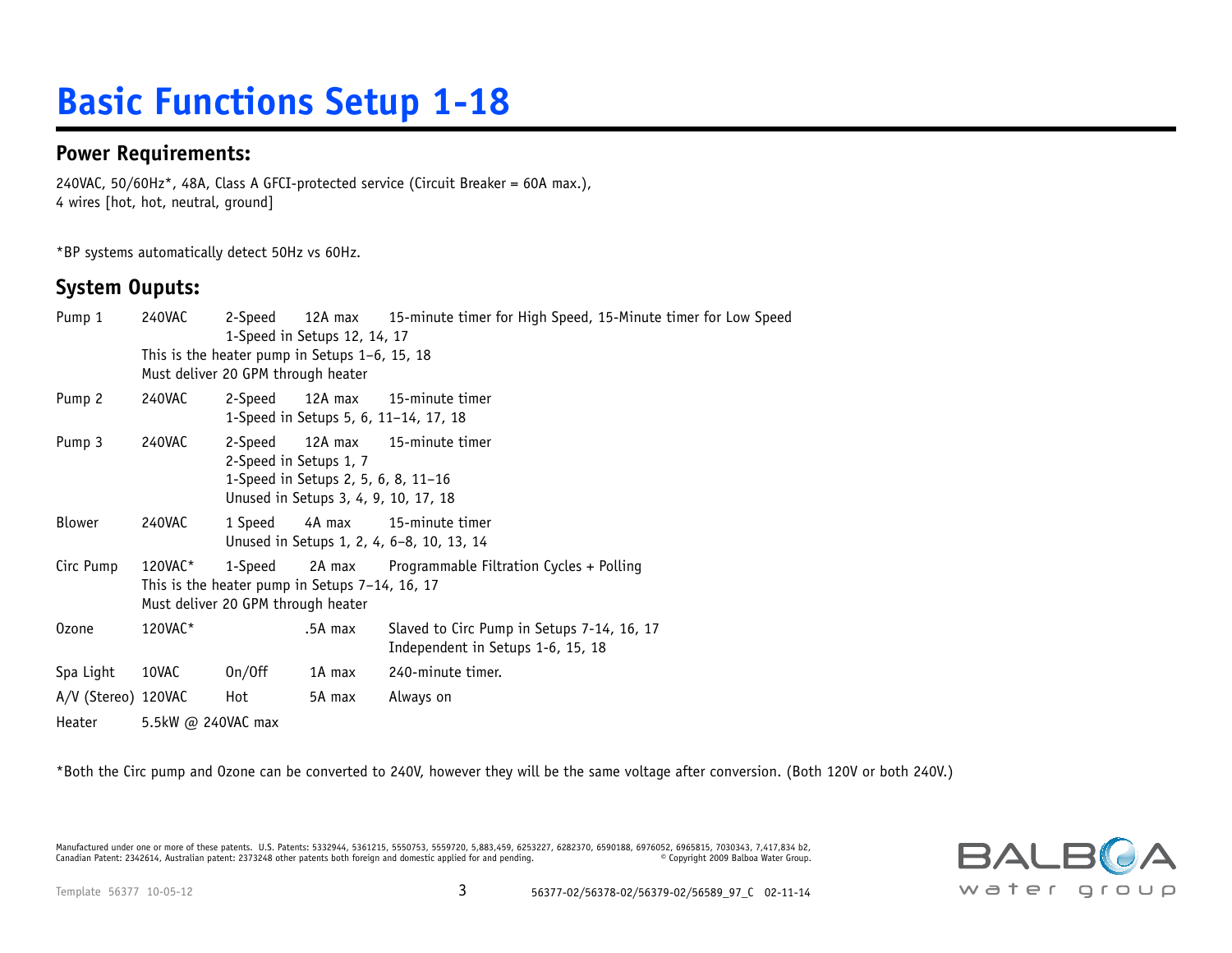### **Hardware Setup**

**Wiring Diagram** 



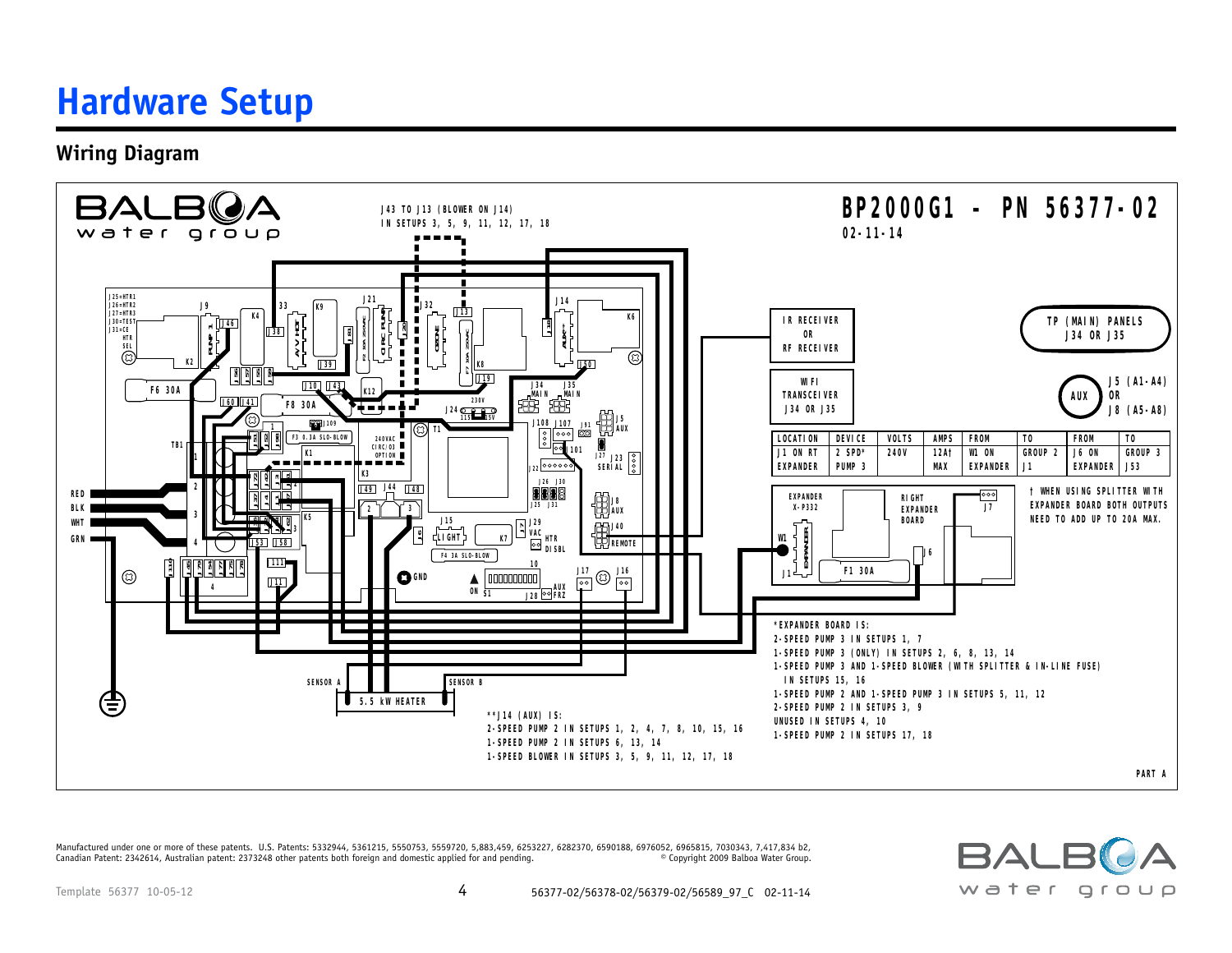## **Hardware Setup**

### **Settings**



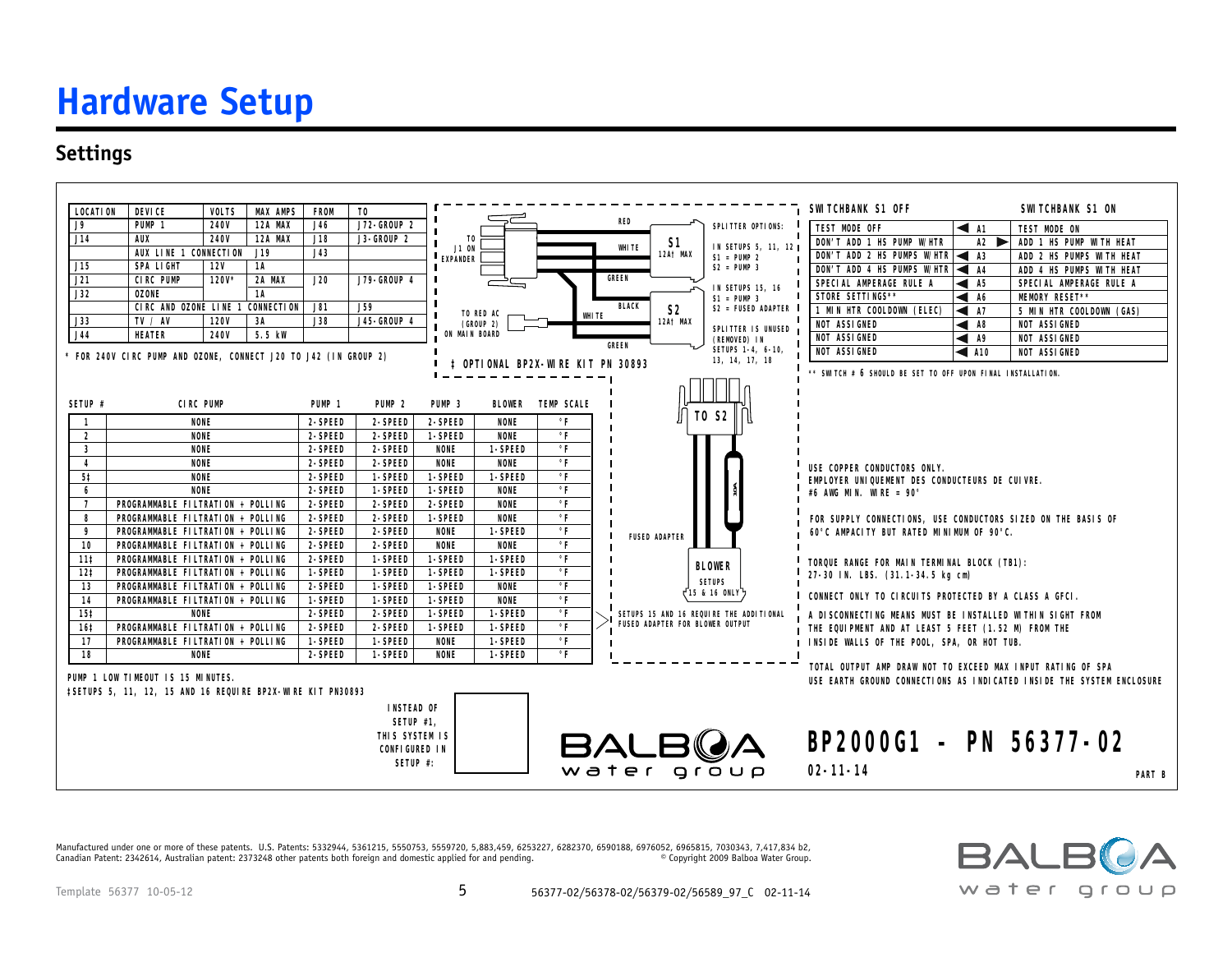### **Setup Reference Table**

| Setup #        | <b>Circ Pump</b>                  | Pump 1  | Pump <sub>2</sub> | Pump 3      | <b>Blower</b> | <b>Temp Scale</b> |
|----------------|-----------------------------------|---------|-------------------|-------------|---------------|-------------------|
| $\mathbf{1}$   | <b>None</b>                       | 2-Speed | 2-Speed           | 2-Speed     | <b>None</b>   | $\circ$ F         |
| $\overline{c}$ | None                              | 2-Speed | 2-Speed           | 1-Speed     | None          | °F                |
| 3              | <b>None</b>                       | 2-Speed | 2-Speed           | <b>None</b> | 1-Speed       | $\circ$ F         |
| 4              | None                              | 2-Speed | 2-Speed           | None        | None          | $\circ$ F         |
| 5              | None                              | 2-Speed | 1-Speed           | 1-Speed     | 1-Speed       | $\circ$ F         |
| 6              | None                              | 2-Speed | 1-Speed           | 1-Speed     | None          | $\circ$ F         |
| $\overline{7}$ | Programmable Filtration + Polling | 2-Speed | 2-Speed           | 2-Speed     | None          | $\circ$ F         |
| 8              | Programmable Filtration + Polling | 2-Speed | 2-Speed           | 1-Speed     | None          | $\circ$ F         |
| 9              | Programmable Filtration + Polling | 2-Speed | 2-Speed           | <b>None</b> | 1-Speed       | $\circ$ F         |
| 10             | Programmable Filtration + Polling | 2-Speed | 2-Speed           | None        | None          | °F                |
| 11             | Programmable Filtration + Polling | 2-Speed | 1-Speed           | 1-Speed     | 1-Speed       | $\circ$ F         |
| 12             | Programmable Filtration + Polling | 1-Speed | 1-Speed           | 1-Speed     | 1-Speed       | $\circ$ F         |
| 13             | Programmable Filtration + Polling | 2-Speed | 1-Speed           | 1-Speed     | None          | $\circ$ F         |
| 14             | Programmable Filtration + Polling | 1-Speed | 1-Speed           | 1-Speed     | None          | $\circ$ F         |
| 15             | None                              | 2-Speed | 2-Speed           | 1-Speed     | 1-Speed       | $\circ$ F         |
| 16             | Programmable Filtration + Polling | 2-Speed | 2-Speed           | 1-Speed     | 1-Speed       | $\circ$ F         |
| 17             | Programmable Filtration + Polling | 1-Speed | 1-Speed           | None        | 1-Speed       | $\circ$ F         |
| 18             | None                              | 2-Speed | 1-Speed           | None        | 1-Speed       | $\circ$ F         |

| Color | <b>Output</b>                              |  |  |  |  |  |  |  |  |  |
|-------|--------------------------------------------|--|--|--|--|--|--|--|--|--|
| Key   |                                            |  |  |  |  |  |  |  |  |  |
|       | XP332                                      |  |  |  |  |  |  |  |  |  |
|       | XP332 and Splitter                         |  |  |  |  |  |  |  |  |  |
|       | XP332 and Splitter and in-line Blower fuse |  |  |  |  |  |  |  |  |  |
|       | J14 (Aux) on Main Board                    |  |  |  |  |  |  |  |  |  |

Manufactured under one or more of these patents. U.S. Patents: 5332944, 5361215, 5550753, 5559720, 5,883,459, 6253227, 6282370, 6590188, 6976052, 6965815, 7030343, 7,417,834 b2,<br>Canadian Patent: 2342614, Australian patent: Canadian Patent: 2342614, Australian patent: 2373248 other patents both foreign and domestic applied for and pending.

**BALBOA** water group

**System** (and any replacement board) **is shipped in** 

**Setup 1**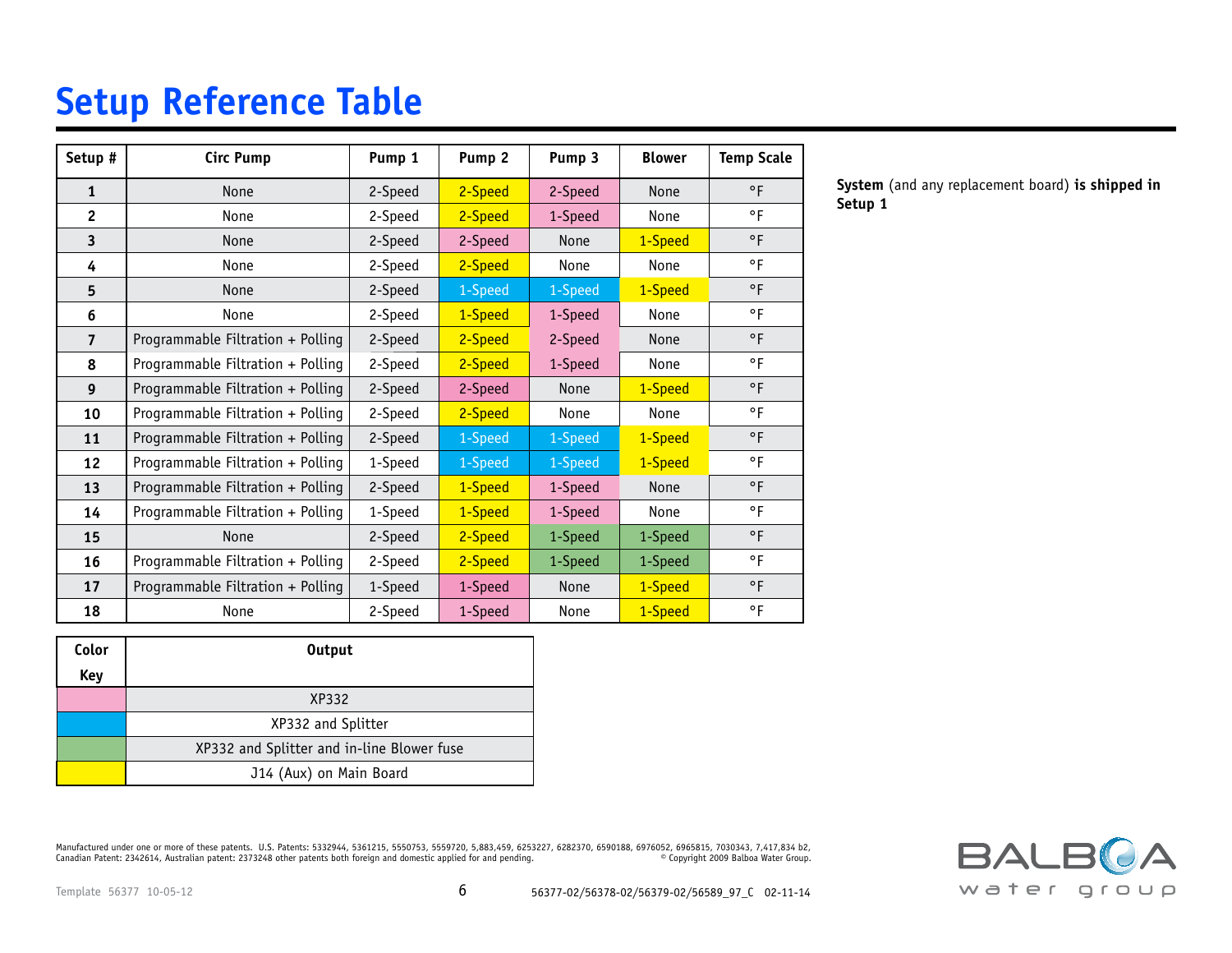### **Changing Software Setups with TP800 / TP900 / spaTouch™ Menued Panel**



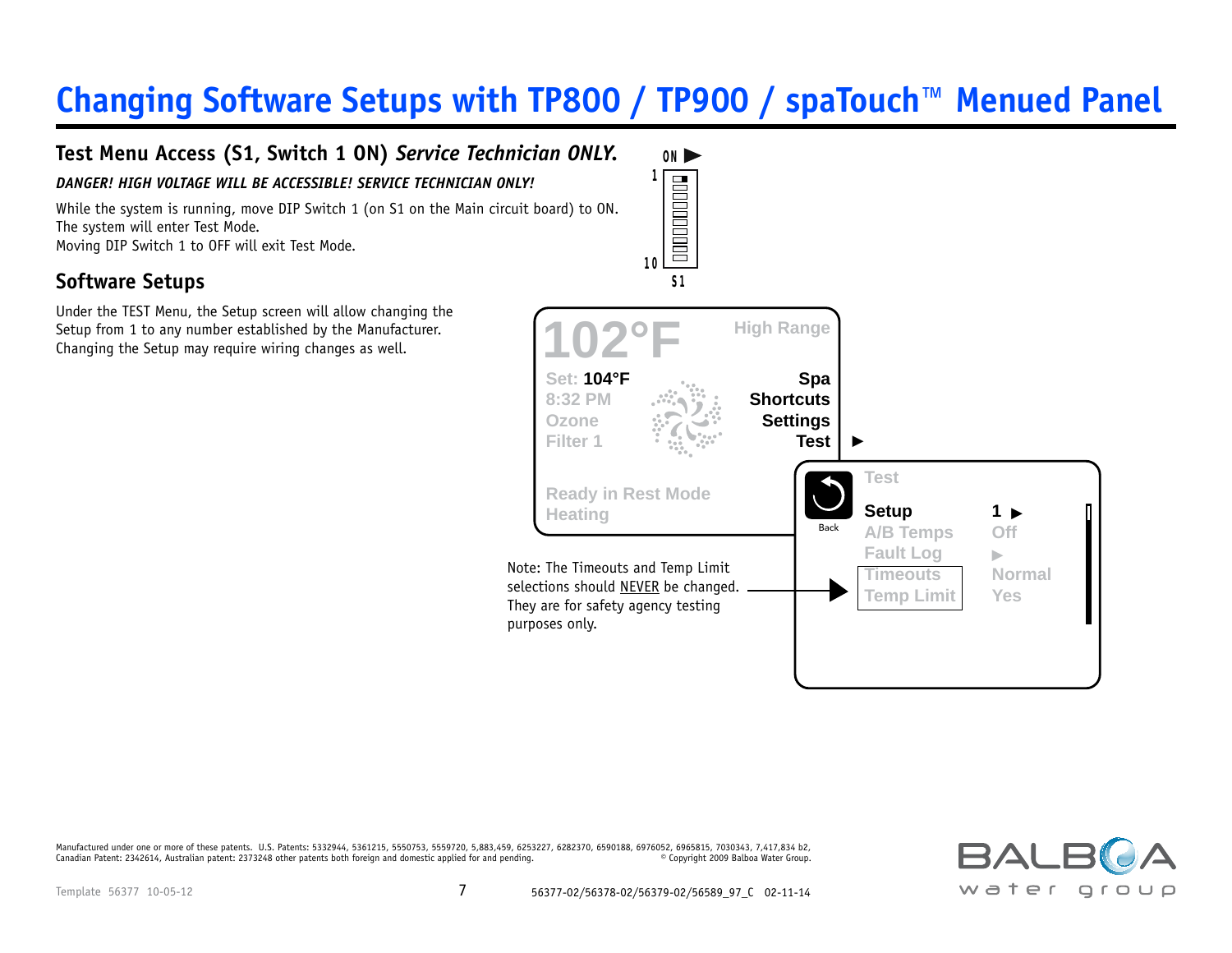# **Changing Software Setups with TP600/400**

### **Customer Test Menu Access (S1, Switch 1 ON)** *Service Technician ONLY.*

#### DANGER! HIGH VOLTAGE WILL BE ACCESSIBLE! SERVICE TECHNICIAN ONLY!

While the system is running, move DIP Switch 1 (on S1 on the Main circuit board) to ON. The system will enter Test Mode. Moving DIP Switch 1 to OFF will exit Test Mode.

### **Software Setups**

Under the TEST Menu, the Setup screen will allow changing the Setup from 1 to any number established by the Manufacturer. Changing the Setup may require wiring changes as well.

**You will have 1 minute** to complete the setup change after you manually exit Priming Mode. (Once familiar with the process, the Setup change should take less than 15 seconds.)



When the panel displays RUN PMPS PURG AIR, press any Temperature button ONCE to exit Priming Mode. You should see "---T" where the T indicates the system is in Test Mode.



**Continued on Next Page.**



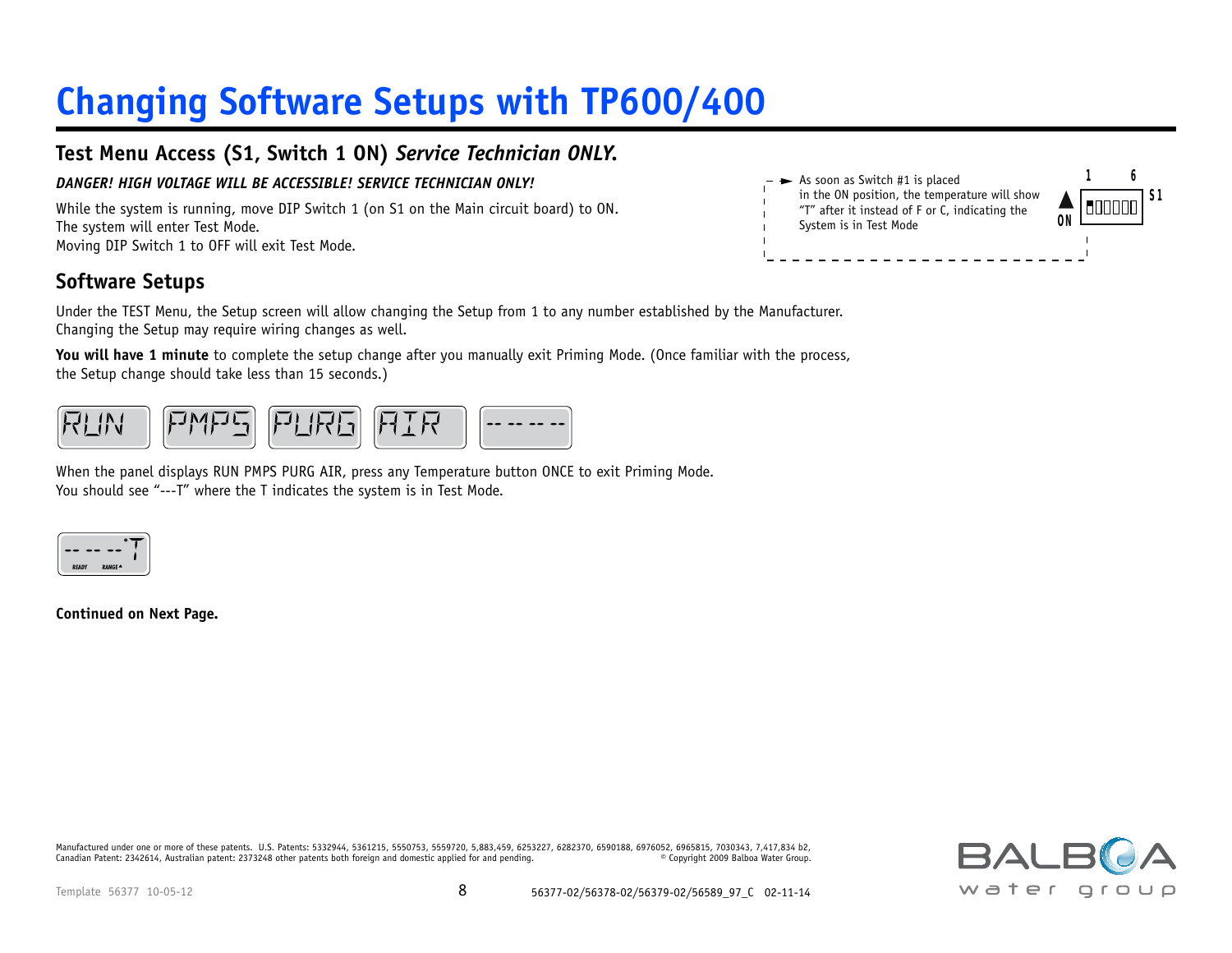# **Changing Software Setups with TP600/400 Continued**

**Customer** Again, **You will have 1 minute** to complete the setup change after you manually exit Priming Mode.

Immediately arter exiting Triming Piode, press this sequence or buttons. Wann, Pagnt, wann, wann, wann, continue to press wann until the urplay<br>shows the Setup Number (S-01, S-02, etc.) you want to switch to. When the corr using the newly-selected Setup from that point on. Immediately after exiting Priming Mode, press this sequence of buttons: Warm\*, Light, Warm, Warm, Warm, Warm. Continue to press Warm until the diplay

Move DIP Switch 1 to the OFF position to take the spa out of Test Mode. °F or °C will replace °T.

**Using a permanent marker, write the Setup number on the Setup label mounted inside the system lid (right). This is very important to any service person in the future who may need to replace a circuit board or system and needs to change the Setup on a replacement part while in the field.**

NOTE: Changing the Setup may require wiring changes as well - refer to the wiring diagram or wiring diagram addendum.



Manufactured under one or more of these patents. U.S. Patents: 5332944, 5361215, 5550753, 5559720, 5,883,459, 6253227, 6282370, 6590188, 6976052, 6965815, 7030343, 7,417,834 b2, مالكات المسابقة المسابقة المسابقة المسابقة Canadian Patent: 2342614, Australian patent: 2373248 other patents both foreign and domestic applied for and pending.



**THIS SYSTEM IS CONFIGURED AS SETUP #**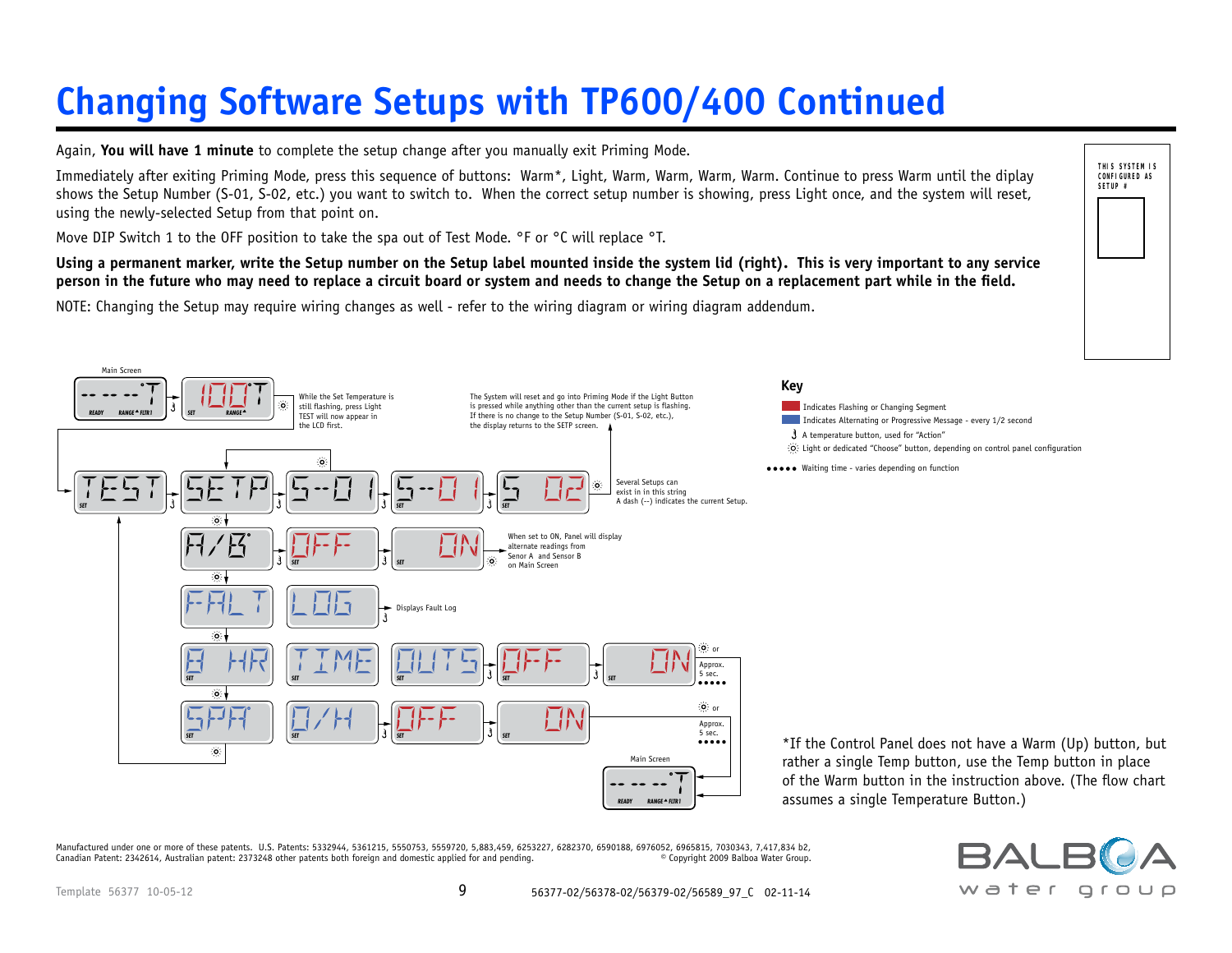# **Equipment Expansion**

| <b>Expansion Features</b> |                                                                                                                             |                                                                                                                                                                                               |
|---------------------------|-----------------------------------------------------------------------------------------------------------------------------|-----------------------------------------------------------------------------------------------------------------------------------------------------------------------------------------------|
| <b>Control Connection</b> | <b>Default</b>                                                                                                              | <b>Fuse</b>                                                                                                                                                                                   |
| Relay 1 (J101)            | Undefined                                                                                                                   | None                                                                                                                                                                                          |
| Relay 7/8 (J107)          | See Below                                                                                                                   | 30A                                                                                                                                                                                           |
|                           | 2-Speed Pump 3 in Setups 1, 7<br>2-Speed Pump 2 in Setups 3, 9<br>1-Speed Pump 2 in Setups 17, 18<br>Unused in Setups 4, 10 | 1-Speed Pump 3 (only) in Setups 2, 6, 8, 13, 14<br>1-Speed Pump 3 And 1-Speed Blower (With Splitter & In-Line Fuse) in Setups 15, 16<br>1-Speed Pump 2 And 1-Speed Pump 3 in Setups 5, 11, 12 |
| Relay 9/10 (J108)         | Undefined                                                                                                                   | None                                                                                                                                                                                          |

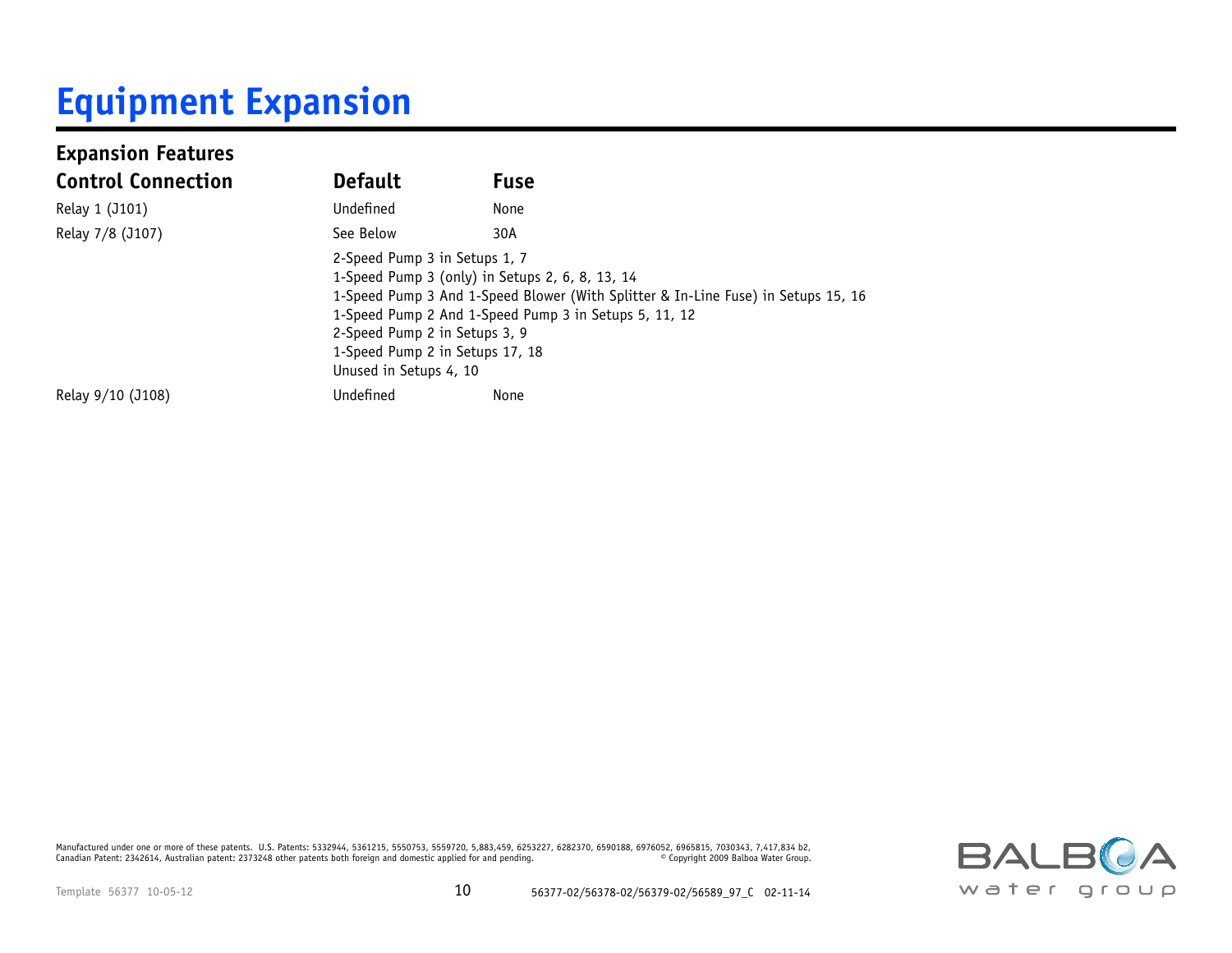## **DIP Switch Functions**

#### **Fixed-fuction DIP Switches**

| A1             | Test Mode (normally Off).                                                                                                                                                                              |    |
|----------------|--------------------------------------------------------------------------------------------------------------------------------------------------------------------------------------------------------|----|
| A2             | In "ON" position, add one high-speed pump (or blower) with Heater.                                                                                                                                     |    |
| A <sub>3</sub> | In "ON" position, add two high-speed pumps (or 1 HS Pump and Blower) with Heater.                                                                                                                      |    |
| A4             | In "ON" position, add four high-speed pumps (or 3 HS Pumps and Blower) with Heater.                                                                                                                    | 10 |
| A5             | In "ON" position, enables Special Amperage Rule B. See Special Features section under Configuration Options for functionality with your system.<br>In "OFF" position, enables Special Amperage Rule A. |    |
| A6             | Persistent memory reset (Used when the spa is powering up to restore factory settings as determined by software configuration).                                                                        |    |

**A2, A3, and A4** work in combination to determine the number of high-speed devices and blowers that can run before the heat is disabled. i.e. A2 and A3 in the ON position and A4 in the OFF position will allow the heater to operate with up to 3 high-speed pumps (or two HS Pumps and Blower) running at the same time. Heat is disabled when the fourth high-speed pump or blower is turned on.

*Note: A2/A3/A4 all off = No heat with any high-speed pump or blower.*

#### **Assignable DIP Switches**

A7 In "ON" position, enables a 5-minute cooldown for some gas heaters (Cooling Time B). In "OFF" position, enables a 1-minute cooldown for electric heaters (Cooling Time A).

*Undesignated switches are not assigned a function.*

Manufactured under one or more of these patents. U.S. Patents: 5332944, 5361215, 5550753, 5559720, 5,883,459, 6253227, 6282370, 6590188, 6976052, 6965815, 7030343, 7,417,834 b2,<br>Canadian Patent: 2342614, Australian patent: Canadian Patent: 2342614, Australian patent: 2373248 other patents both foreign and domestic applied for and pending.



**ON 1**

**S1**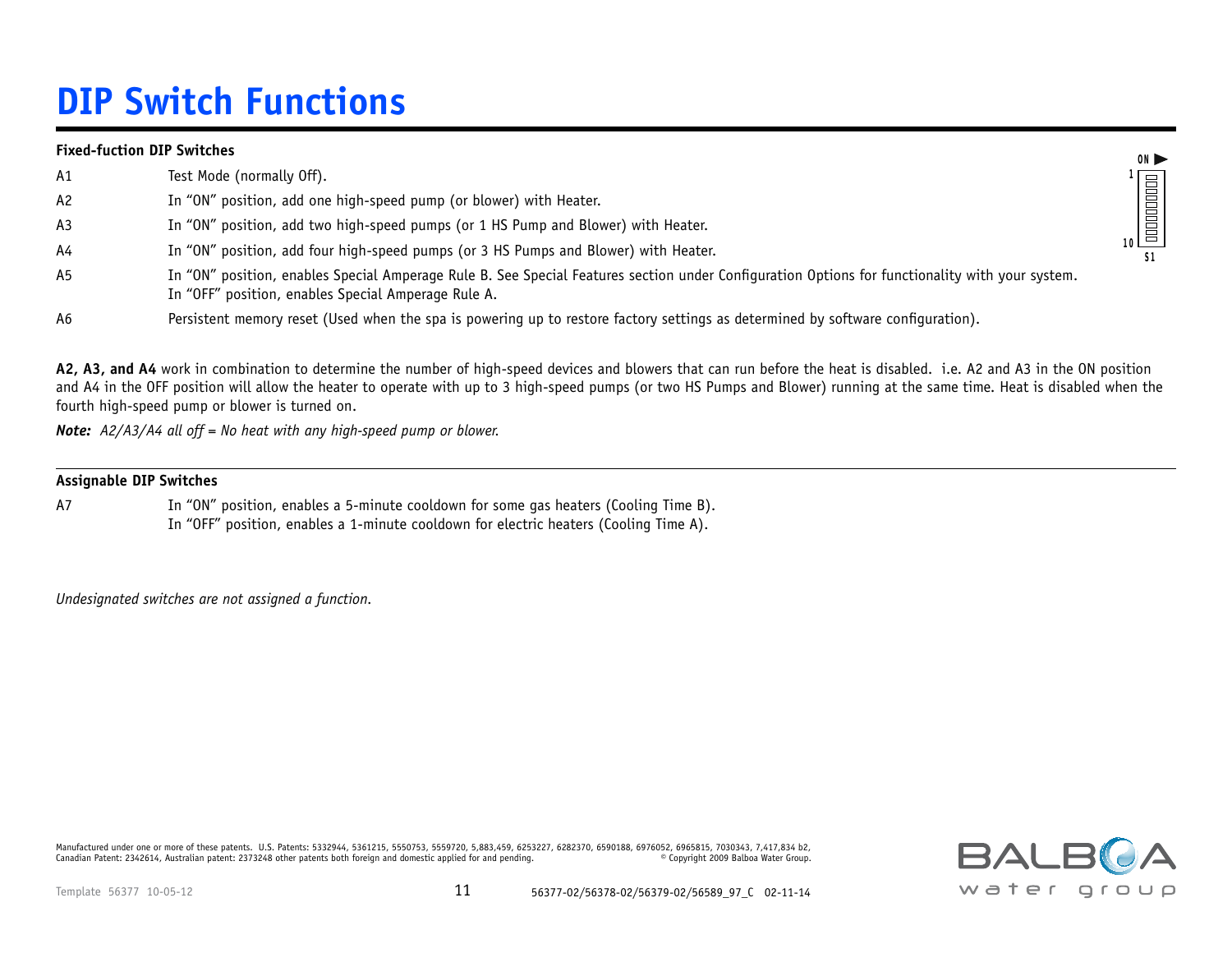## **Jumper Definitions**

| J109            | GFCI Test/Trip Enable/Disable<br>This feature must be enabled in software as well.<br>Note:                                                                                                                                                                                                                                                                                                                                                                                                                                                                                                                                                                                     | J109                                   |
|-----------------|---------------------------------------------------------------------------------------------------------------------------------------------------------------------------------------------------------------------------------------------------------------------------------------------------------------------------------------------------------------------------------------------------------------------------------------------------------------------------------------------------------------------------------------------------------------------------------------------------------------------------------------------------------------------------------|----------------------------------------|
| J91             | Real Time Clock Enable/Disable<br>This Jumper should NOT be shorted when the Control Panel can display time of day.<br>Note:                                                                                                                                                                                                                                                                                                                                                                                                                                                                                                                                                    | J91                                    |
| <b>J30</b>      | Do Not Use                                                                                                                                                                                                                                                                                                                                                                                                                                                                                                                                                                                                                                                                      |                                        |
| J31             | Non Applicable on UL models<br>(Used on CE models only)                                                                                                                                                                                                                                                                                                                                                                                                                                                                                                                                                                                                                         | <b>81</b><br>J31                       |
| <b>J29</b>      | Heater Disable Switch Connection. If J29 is shorted by any means, the heater will not run until J29 is no longer shorted.<br>If J29 is shorted during power-up "J29" will appear on the panel.<br>The message can be dismissed with a button press, and is the only control panel notification of J29 being shorted.<br>No message is displayed if J29 is shorted after power-up, but the heater will not run until J29 is no longer shorted.<br>J29 expects a switch closure (not a voltage) as the command signal.<br>In some areas, a local power company may offer discounts based on voluntary "power shedding" devices that may be installed in conjunction with the spa. | $\sqrt{2}$<br>J29                      |
| J25, J26, J27   | Heater Type Settings.<br>Factory Configured do not change.<br>Note:                                                                                                                                                                                                                                                                                                                                                                                                                                                                                                                                                                                                             | မြေ ၂ <u>၁</u> ၇<br>J25 & &            |
| <b>J24</b>      | Jumper on center two pins (230V) when heater is running at 240V.<br>Two Jumpers installed; one on left 2 pins and one on right 2 pins (115V) when heater is running at 120V.                                                                                                                                                                                                                                                                                                                                                                                                                                                                                                    | <b>230V</b><br>$J24$ $\sigma$ $\sigma$ |
| <b>Warning!</b> |                                                                                                                                                                                                                                                                                                                                                                                                                                                                                                                                                                                                                                                                                 |                                        |

 Setting DIP switches or jumpers incorrectly may cause abnormal system behavior and/or damage to system components. Refer to Switchbank illustration on Wiring Configuration page for correct settings for this system.

Contact Balboa if you require additional configuration pages added to this tech sheet.

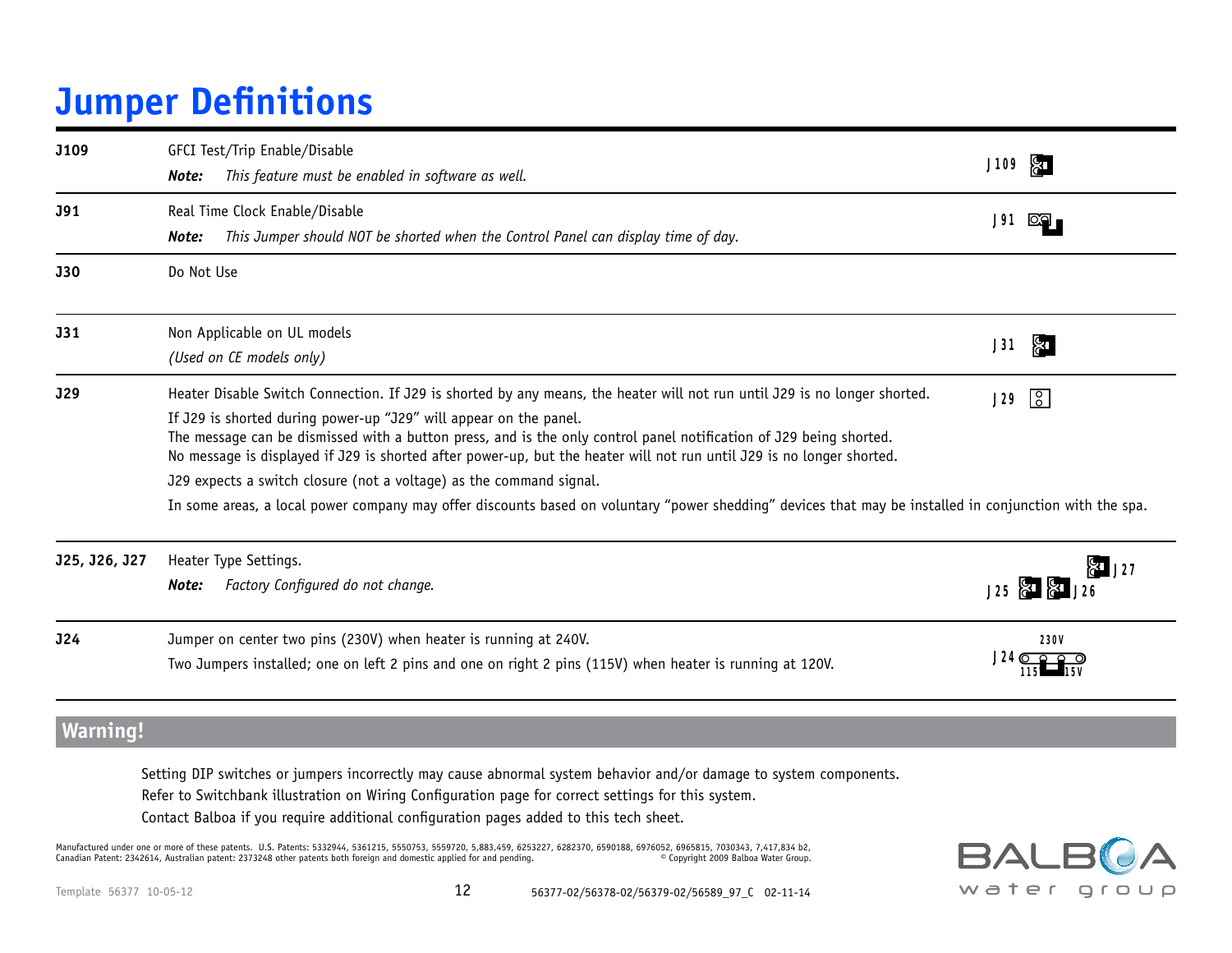| <b>General Features</b>            |                                |  |  |  |  |  |  |  |  |
|------------------------------------|--------------------------------|--|--|--|--|--|--|--|--|
| <b>Feature</b>                     | <b>Default</b>                 |  |  |  |  |  |  |  |  |
| Pump 1 in Filter Cycle (Circ Only) | No                             |  |  |  |  |  |  |  |  |
| Pump 1 Low Timer                   | 15 Minutes                     |  |  |  |  |  |  |  |  |
| General Pump Timer                 | 15 Minutes                     |  |  |  |  |  |  |  |  |
| <b>Blower Timer</b>                | 15 Minutes                     |  |  |  |  |  |  |  |  |
| Mister Timer                       | 15 Minutes                     |  |  |  |  |  |  |  |  |
| Light Timer                        | 240 Minutes                    |  |  |  |  |  |  |  |  |
| Circ (when enabled)                | Programmable + Polling         |  |  |  |  |  |  |  |  |
| Cleanup Cycle                      | <b>30 Minutes</b>              |  |  |  |  |  |  |  |  |
| Cleaup as Preference setting       | Yes                            |  |  |  |  |  |  |  |  |
| <b>Ozone</b>                       | With Heater Pump*              |  |  |  |  |  |  |  |  |
| Ozone Suppression                  | 0FF                            |  |  |  |  |  |  |  |  |
|                                    |                                |  |  |  |  |  |  |  |  |
| Pump Purge                         | 60 Seconds                     |  |  |  |  |  |  |  |  |
| <b>Blower Purge</b>                | 30 Seconds                     |  |  |  |  |  |  |  |  |
| Mister Purge                       | 5 Seconds                      |  |  |  |  |  |  |  |  |
| Purge Type                         | Serial - Pumps at lowest speed |  |  |  |  |  |  |  |  |
|                                    |                                |  |  |  |  |  |  |  |  |

\* The heater Pump can be either a Circ Pump or Pump 1 Low.

*Blue Indicates New Custom Configuration Default (Setup 1)*

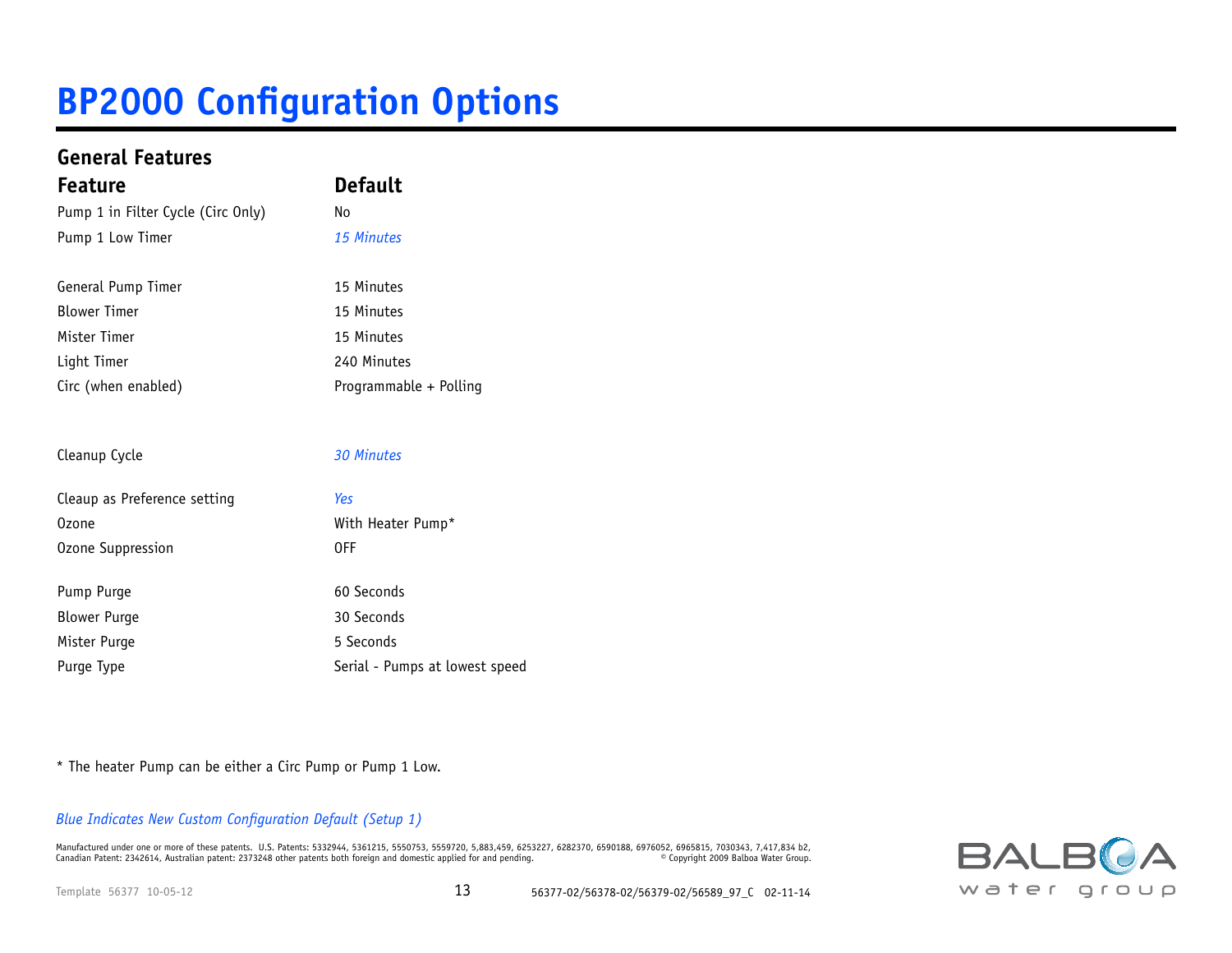### **Temperature Features**

| <b>Feature</b> | <b>Default</b> |
|----------------|----------------|
|                |                |

Temperature Display **Temperature** Display

All temperatures must be specified in °F. The system converts °F to °C dynamically. If Celsius is required for default settings, choose a desired °C value that (after rounding) cor*responds to a Fahrenheit value.* 

| $\mathcal{C}$          | 4  | 5  | 6                      |    | 8              | q                                | 10 <sup>1</sup> | 11             | $12 \overline{ }$ | 13 | 14 | 15 | 16 | 17 | 18 | 19  | 20      | 21 | 22 |
|------------------------|----|----|------------------------|----|----------------|----------------------------------|-----------------|----------------|-------------------|----|----|----|----|----|----|-----|---------|----|----|
| °F                     | 39 | 41 | 43                     | 45 | 46             | 48                               | 50              | 52             | 54                | 55 | 57 | 59 | 61 | 63 | 64 | 66  | 68      | 70 | 72 |
| $\mathcal{C}$          | 23 | 24 | 25                     | 26 | 27             | 28                               | 29              | 30             | 31                | 32 | 33 | 34 | 35 | 36 | 37 | 38  | 39      | 40 |    |
| °F                     | 73 | 75 | 77                     | 79 | 81             | 82                               | 84              | 86             | 88                | 90 | 91 | 93 | 95 | 97 | 99 | 100 | 102 104 |    |    |
|                        |    |    |                        |    |                |                                  |                 |                |                   |    |    |    |    |    |    |     |         |    |    |
|                        |    |    | Hi-Range Min. Set Temp |    |                |                                  |                 | $80^{\circ}$ F |                   |    |    |    |    |    |    |     |         |    |    |
| Hi-Range Max. Set Temp |    |    |                        |    |                | $104^{\circ}F$                   |                 |                |                   |    |    |    |    |    |    |     |         |    |    |
| Hi-Range Default Temp* |    |    |                        |    |                | $100^{\circ}$ F                  |                 |                |                   |    |    |    |    |    |    |     |         |    |    |
| Lo-Range Min. Set Temp |    |    |                        |    | $50^{\circ}$ F |                                  |                 |                |                   |    |    |    |    |    |    |     |         |    |    |
| Lo-Range Max. Set Temp |    |    |                        |    | $99^{\circ}F$  |                                  |                 |                |                   |    |    |    |    |    |    |     |         |    |    |
| Lo-Range Default Temp* |    |    |                        |    |                | $70^{\circ}$ F                   |                 |                |                   |    |    |    |    |    |    |     |         |    |    |
| Freeze Threshold       |    |    |                        |    |                | $44^{\circ}$ F                   |                 |                |                   |    |    |    |    |    |    |     |         |    |    |
| Freeze Type            |    |    |                        |    |                | Rotating - Pumps at Lowest Speed |                 |                |                   |    |    |    |    |    |    |     |         |    |    |
| Temp Lock Type         |    |    |                        |    |                |                                  | Temp + Settings |                |                   |    |    |    |    |    |    |     |         |    |    |
|                        |    |    |                        |    |                |                                  |                 |                |                   |    |    |    |    |    |    |     |         |    |    |

*\*May be changed by end-user (if enabled)*

*Blue Indicates New Custom Configuration Default (Setup 1)*

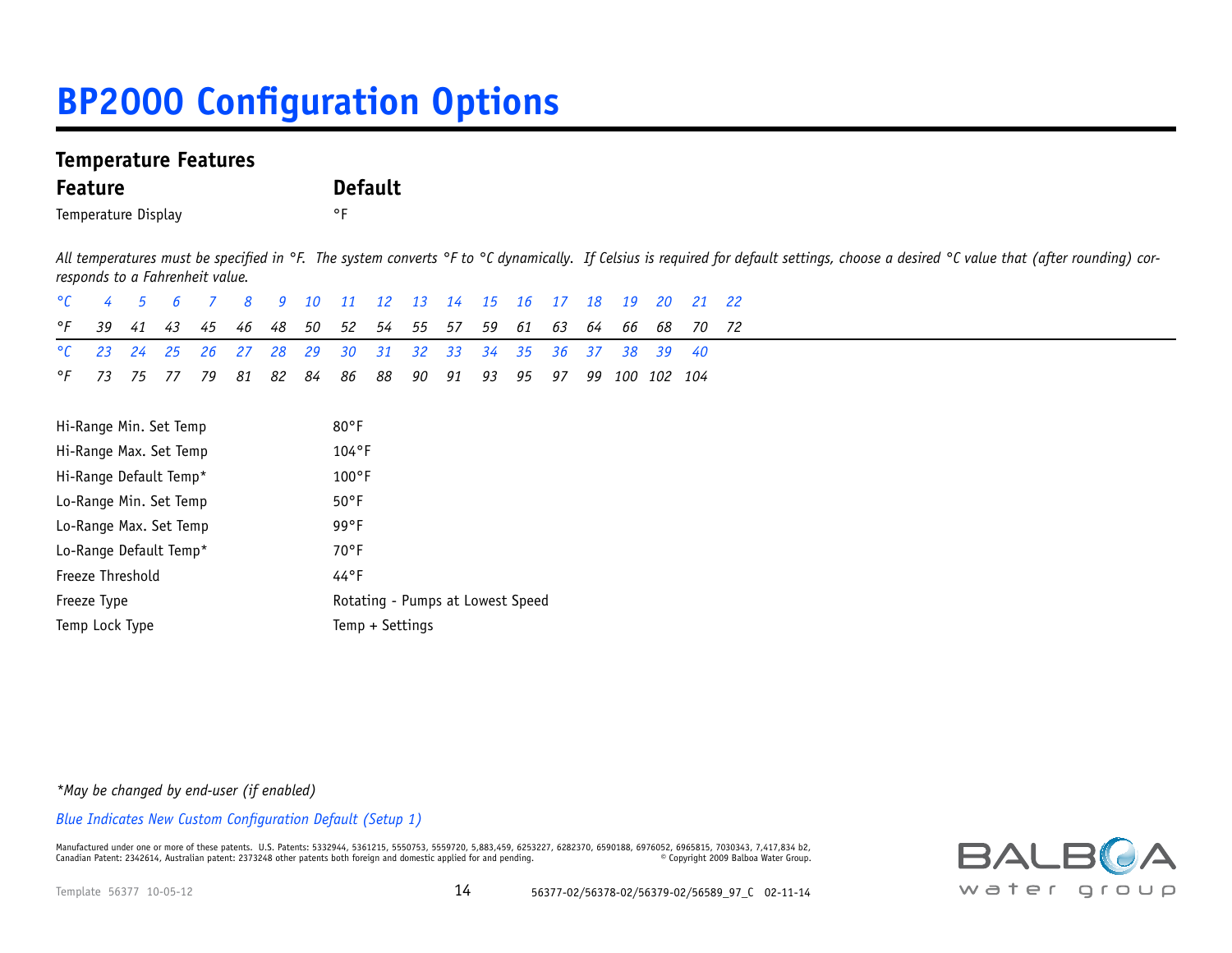### **Time Features**

| <b>Feature</b>          | <b>Default</b>  |  |  |  |  |  |  |  |  |  |
|-------------------------|-----------------|--|--|--|--|--|--|--|--|--|
| Time Format*            | 12 Hour         |  |  |  |  |  |  |  |  |  |
| Filter 1 Start Hour*    | 20:00 (8:00 PM) |  |  |  |  |  |  |  |  |  |
| Filter 1 Duration*      | 2 Hours         |  |  |  |  |  |  |  |  |  |
| Filter Cycle 2 Default* | <b>OFF</b>      |  |  |  |  |  |  |  |  |  |
| Filter 2 Start Hour*    | 08:00 (8:00 AM) |  |  |  |  |  |  |  |  |  |
| Filter 2 Duration*      | 15 Minutes      |  |  |  |  |  |  |  |  |  |
| Light Cycle             | Disabled        |  |  |  |  |  |  |  |  |  |
| Light Cycle Default*    | 0FF             |  |  |  |  |  |  |  |  |  |
| Light Cycle Start Hour* | 21:00 (9:00 PM) |  |  |  |  |  |  |  |  |  |
| Light Cycle Duration*   | 15 Minutes      |  |  |  |  |  |  |  |  |  |
| Cooling Time A          | 1 Minute        |  |  |  |  |  |  |  |  |  |
| Cooling Time B          | 5 Minutes       |  |  |  |  |  |  |  |  |  |

*\*May be changed by end-user (if enabled)*

*Blue Indicates New Custom Configuration Default (Setup 1)*

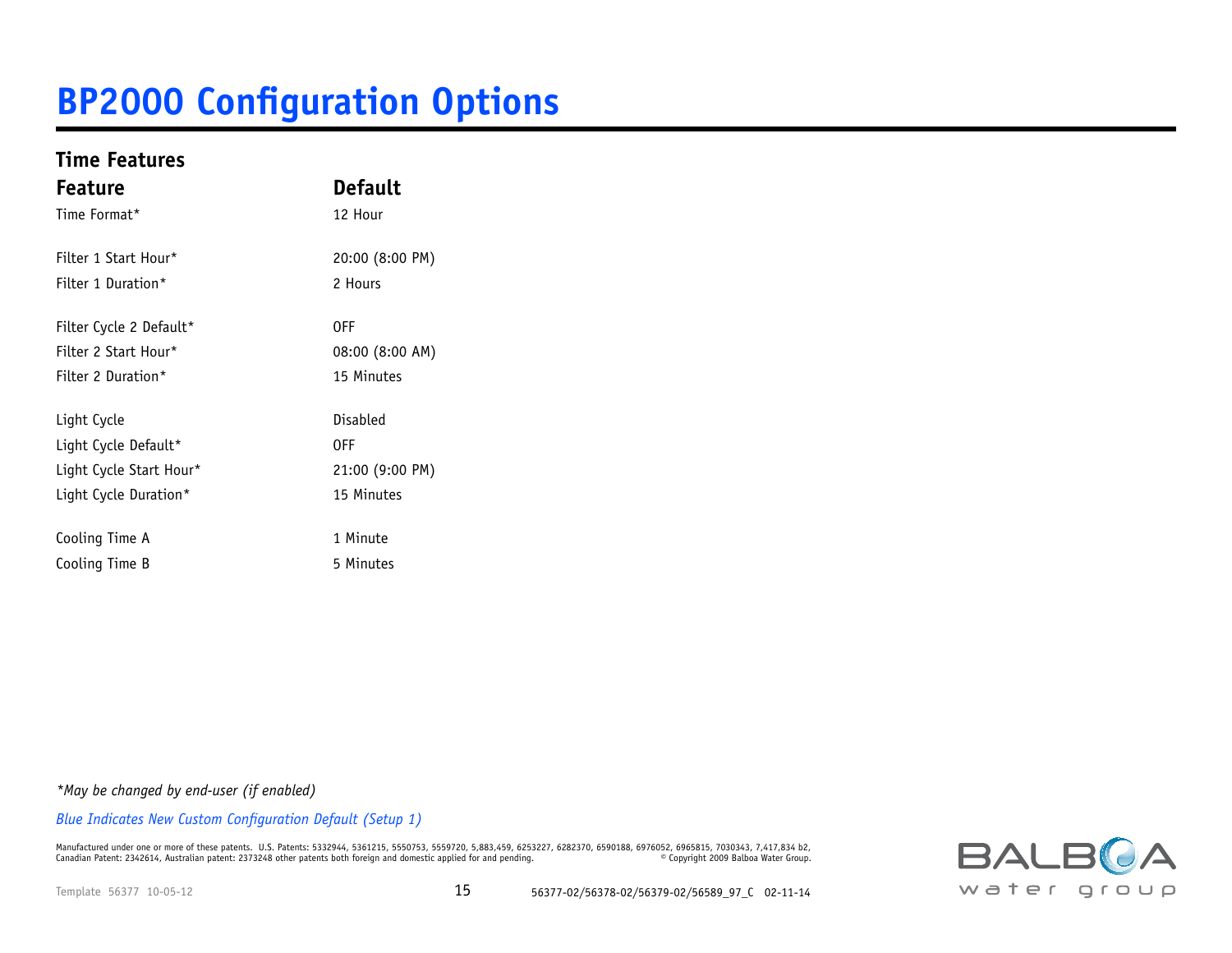### **Reminder Features**

| <b>Feature</b>   | <b>Default</b> |  |
|------------------|----------------|--|
| Reminders Shown* | Yes            |  |
| Check pH         | <b>OFF</b>     |  |
| Check Sanitizer  | <b>OFF</b>     |  |
| Clean Filter     | 30 Days        |  |
| Test GFCI        | 65 Days        |  |
| Drain Water      | 100 Days       |  |
| Change Cartridge | 0FF            |  |
| Clean Cover      | <b>OFF</b>     |  |
| Treat Wood       | <b>OFF</b>     |  |
| Change Filter    | 365 Days       |  |

*\*May be changed by end-user (if enabled)*

*Blue Indicates New Custom Configuration Default (Setup 1)*

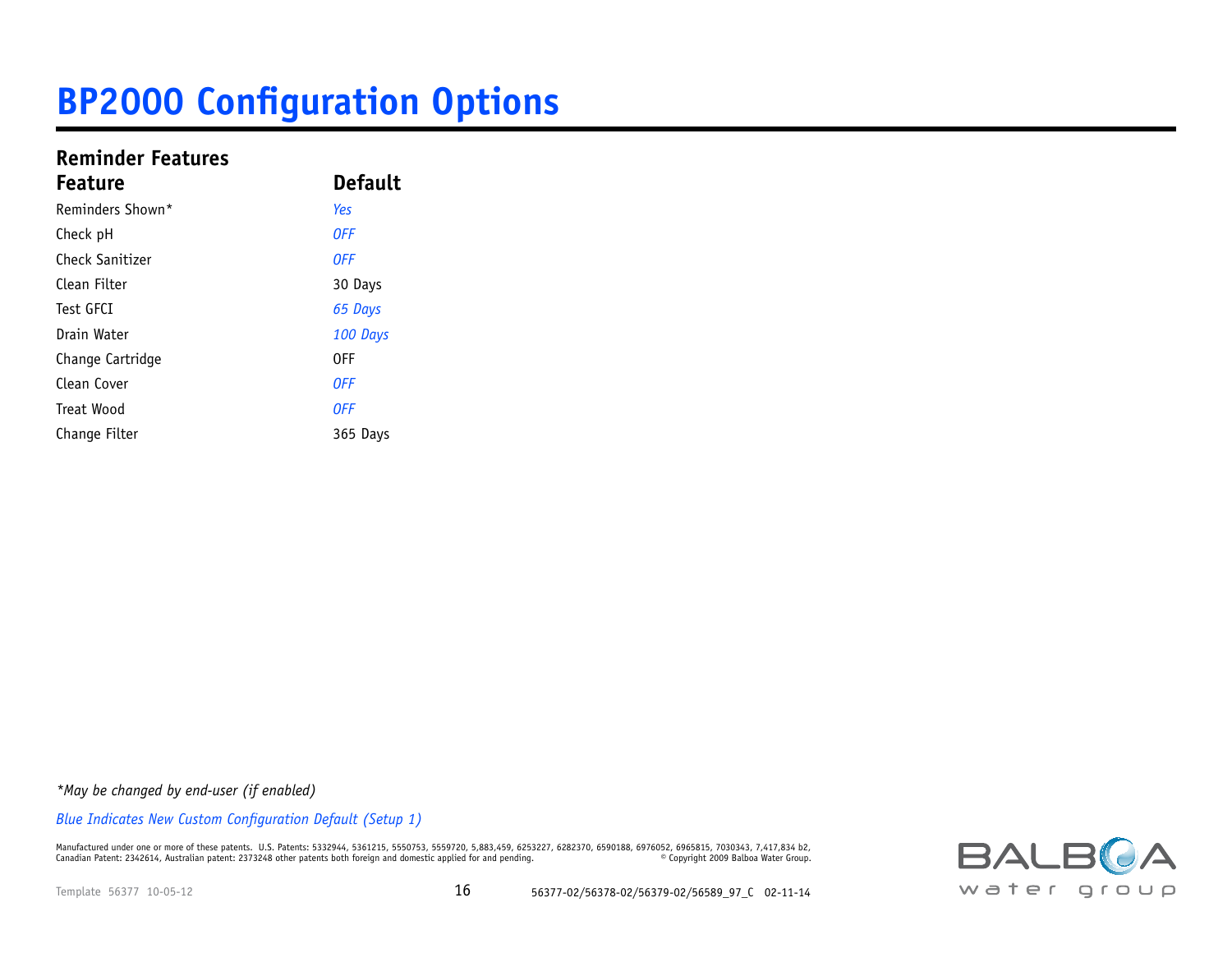| <b>Special Features</b>     |                                             |
|-----------------------------|---------------------------------------------|
| <b>Feature</b>              | <b>Default</b>                              |
| Special Amperage Rule A     | No Limitation                               |
| Special Amperage Rule B     | No Limitation                               |
|                             |                                             |
| Drain Mode                  | Disabled                                    |
| Demo Mode                   | Disabled                                    |
| <b>GFCI Trip</b>            | Enabled                                     |
| Automatic GFCI Test         | Disabled                                    |
| Ozone Slaved to Heater Pump | Yes in circ setups<br>No in non-circ setups |
| Dual Voltage Heater         | Always Input Voltage                        |
| Safety Suction              | Disabled                                    |

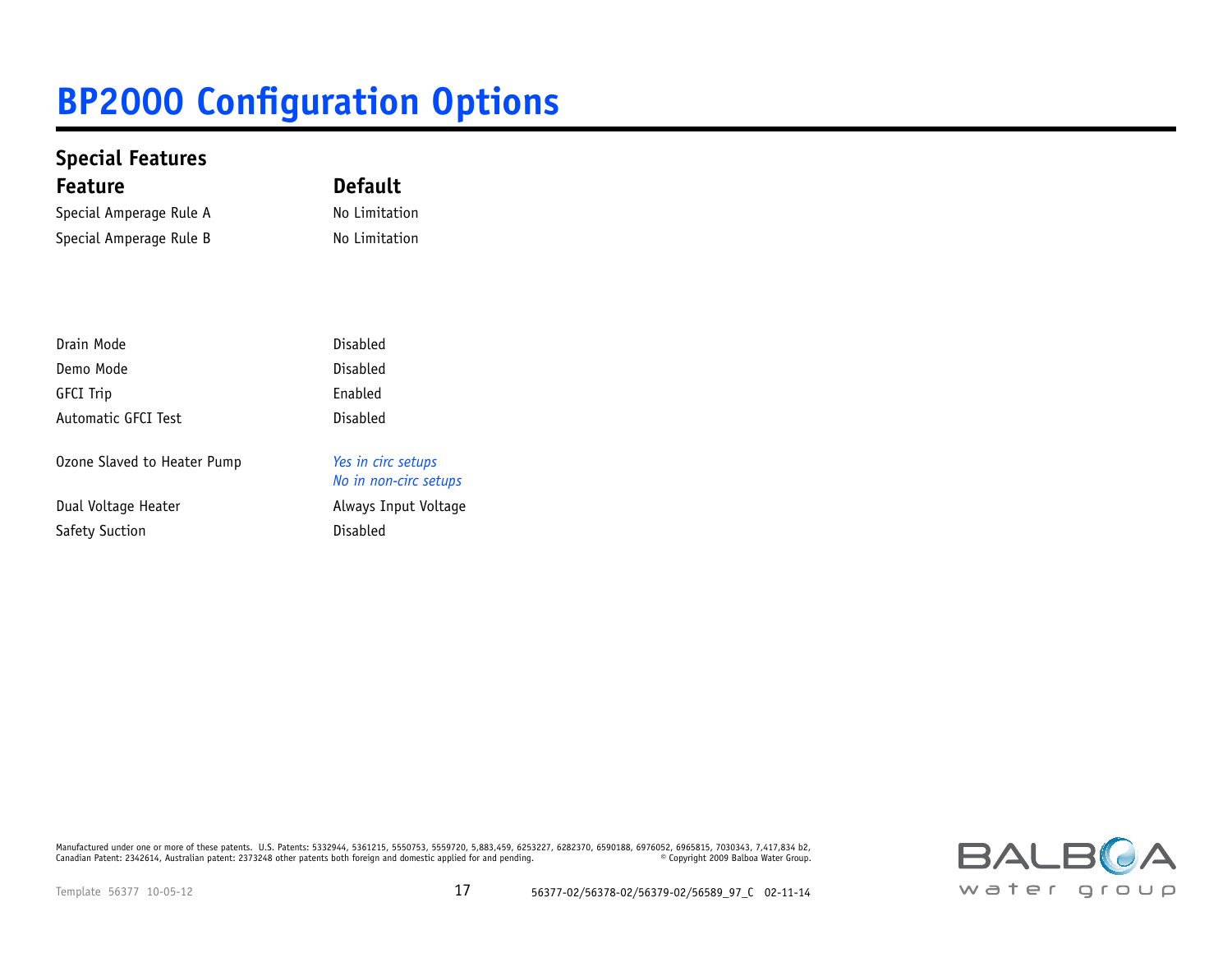## **TP600 Panel Configuration**

#### **Button Layout Table**

| <b>Button</b><br>#      | Pump 3 or<br>Pump $3 +$         | No Pump 3,<br><b>Blower</b> | No Pump 3,<br><b>No Blower</b> |
|-------------------------|---------------------------------|-----------------------------|--------------------------------|
|                         | Blower*<br>Setups 1, 2, 5, 6,   | Setup 3, 9, 17, 18          | Setup 4, 10                    |
|                         | 7, 8, 11, 12, 13,<br>14, 15, 16 |                             |                                |
| $\mathbf{1}$            | Jets 1                          | Jets 1                      | Jets 1                         |
| $\overline{2}$          | Jets 2                          | Jets 2                      | Jets 2                         |
| $\overline{\mathbf{3}}$ | Jets 3                          | Blower                      | Unused                         |
| 4                       | Up                              | Up                          | Up                             |
| 5                       | Light 1                         | Light 1                     | Light 1                        |
| 6                       | Down                            | Down                        | Down                           |
| LED <sub>1</sub>        | Jets 1                          | Jets 1                      | Jets 1                         |
| LED <sub>2</sub>        | Jets 2                          | Jets 2                      | Jets 2                         |
| LED <sub>3</sub>        | Light 1                         | Light 1                     | Light 1                        |
| LED <sub>4</sub>        | Heat On                         | Heat On                     | Heat On                        |

*\* When using setups in column 1, which operate both a Pump 3 AND a Blower, Pump 3 is on the main panel (Button3) and Blower must be operated with an Auxilliary Panel - AX10A3 on Bank 1 (J5).* 

*See Page 21.*



### **TP600**

55676-07 or later - No Overaly 50335-01 or later - Includes Overlay PN 12762



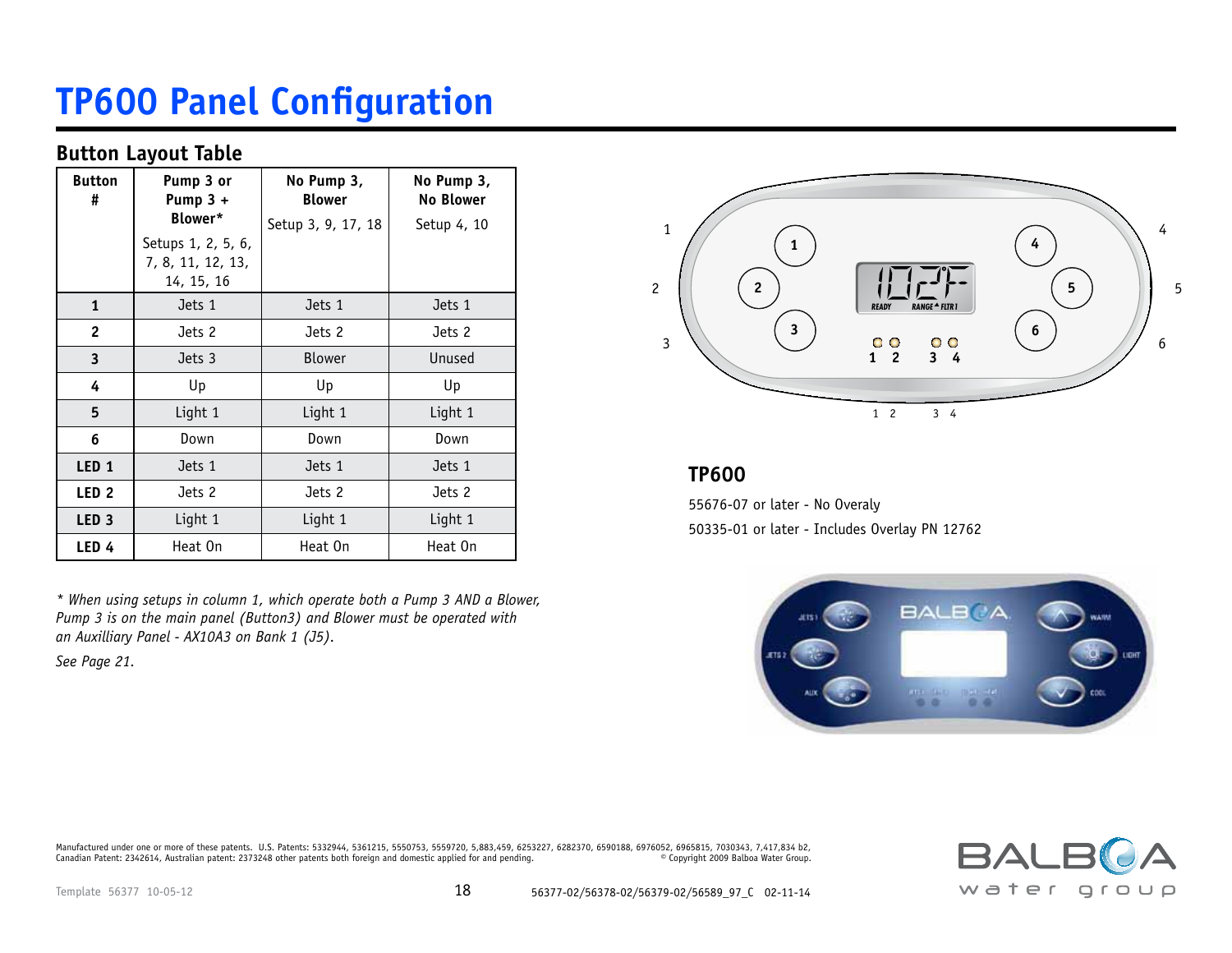## **TP800 Panel Configuration**

### **Button Layout Table**

| <b>Feature</b><br># | Pump 3,<br><b>Blower &amp; Circ</b> | NO Pump 3,<br><b>Blower &amp; Circ</b> | Pump 3,<br>NO Blower & Circ | NO Pump 3,<br>NO Blower & Circ | Pump 3,<br><b>Blower &amp; NO Circ</b> | NO Pump 3,<br><b>Blower &amp; NO Circ</b> | Pump 3,<br>NO Bl & NO Circ | NO Pump 3,<br>NO Bl & NO Circ |
|---------------------|-------------------------------------|----------------------------------------|-----------------------------|--------------------------------|----------------------------------------|-------------------------------------------|----------------------------|-------------------------------|
|                     | Setups 11, 12, 16                   | Setup 9, 17                            | Setups 7, 8,<br>13, 14      | Setup 10                       | Setups 5, 15                           | Setup 3, 18                               | Setups 1, 2, 6             | Setup 4                       |
| A1                  | N/A                                 | N/A                                    | N/A                         | N/A                            | N/A                                    | N/A                                       | N/A                        | N/A                           |
| A <sub>2</sub>      | Jets 1                              | Jets 1                                 | Jets 1                      | Jets 1                         | Jets 1                                 | Jets 1                                    | Jets 1                     | Jets 1                        |
| A <sub>3</sub>      | Jets 2                              | Jets 2                                 | Jets 2                      | Jets 2                         | Jets 2                                 | Jets 2                                    | Jets 2                     | Jets 2                        |
| A4                  | Jets 3                              | Blower                                 | Jets 3                      | Light 1                        | Jets 3                                 | Blower                                    | Jets 3                     | Light 1                       |
| A <sub>5</sub>      | Blower                              | Light 1                                | Light 1                     | Invert                         | <b>Blower</b>                          | Light 1                                   | Light 1                    | Invert                        |
| A6                  | Light 1                             | Invert                                 | Invert                      | (Circ Icon)                    | Light 1                                | Invert                                    | Invert                     | Undefined                     |
| <b>A7</b>           | Invert                              | (Circ Icon)                            | (Circ Icon)                 | Undefined                      | Invert                                 | Undefined                                 | Undefined                  | Undefined                     |
| A8                  | (Circ Icon)                         | Undefined                              | Undefined                   | Undefined                      | Undefined                              | Undefined                                 | Undefined                  | Undefined                     |
| A9                  | Undefined                           | Undefined                              | Undefined                   | Undefined                      | Undefined                              | Undefined                                 | Undefined                  | Undefined                     |
| A10                 | Undefined                           | Undefined                              | Undefined                   | Undefined                      | Undefined                              | Undefined                                 | Undefined                  | Undefined                     |
| A11                 | N/A                                 | N/A                                    | N/A                         | N/A                            | N/A                                    | N/A                                       | N/A                        | N/A                           |
| A12                 | N/A                                 | N/A                                    | N/A                         | N/A                            | N/A                                    | N/A                                       | N/A                        | N/A                           |
| A13                 | Jets 1                              | Jets 1                                 | Jets 1                      | Jets 1                         | Jets 1                                 | Jets 1                                    | Jets 1                     | Jets 1                        |
| A14                 | Jets 2                              | Jets 2                                 | Jets 2                      | Jets 2                         | Jets 2                                 | Jets 2                                    | Jets 2                     | Jets 2                        |
| A15                 | <b>Blower</b>                       | <b>Blower</b>                          | Jets 3                      | Light                          | <b>Blower</b>                          | <b>Blower</b>                             | Jets 3                     | Light                         |
| A16                 | Light                               | Light                                  | Light                       | Invert                         | Light                                  | Light                                     | Light                      | Invert                        |
| <b>B1</b>           | Jets 1                              | Jets 1                                 | Jets 1                      | Jets 1                         | Jets 1                                 | Jets 1                                    | Jets 1                     | Jets 1                        |
| <b>B2</b>           | Jets 2                              | Jets 2                                 | Jets 2                      | Jets 2                         | Jets 2                                 | Jets 2                                    | Jets 2                     | Jets 2                        |
| <b>B3</b>           | Jets 3                              | <b>Blower</b>                          | Jets 3                      | Undefined                      | Jets 3                                 | <b>Blower</b>                             | Jets 3                     | Undefined                     |
| <b>B4</b>           | Light 1                             | Light 1                                | Light 1                     | Light 1                        | Light 1                                | Light 1                                   | Light 1                    | Light 1                       |

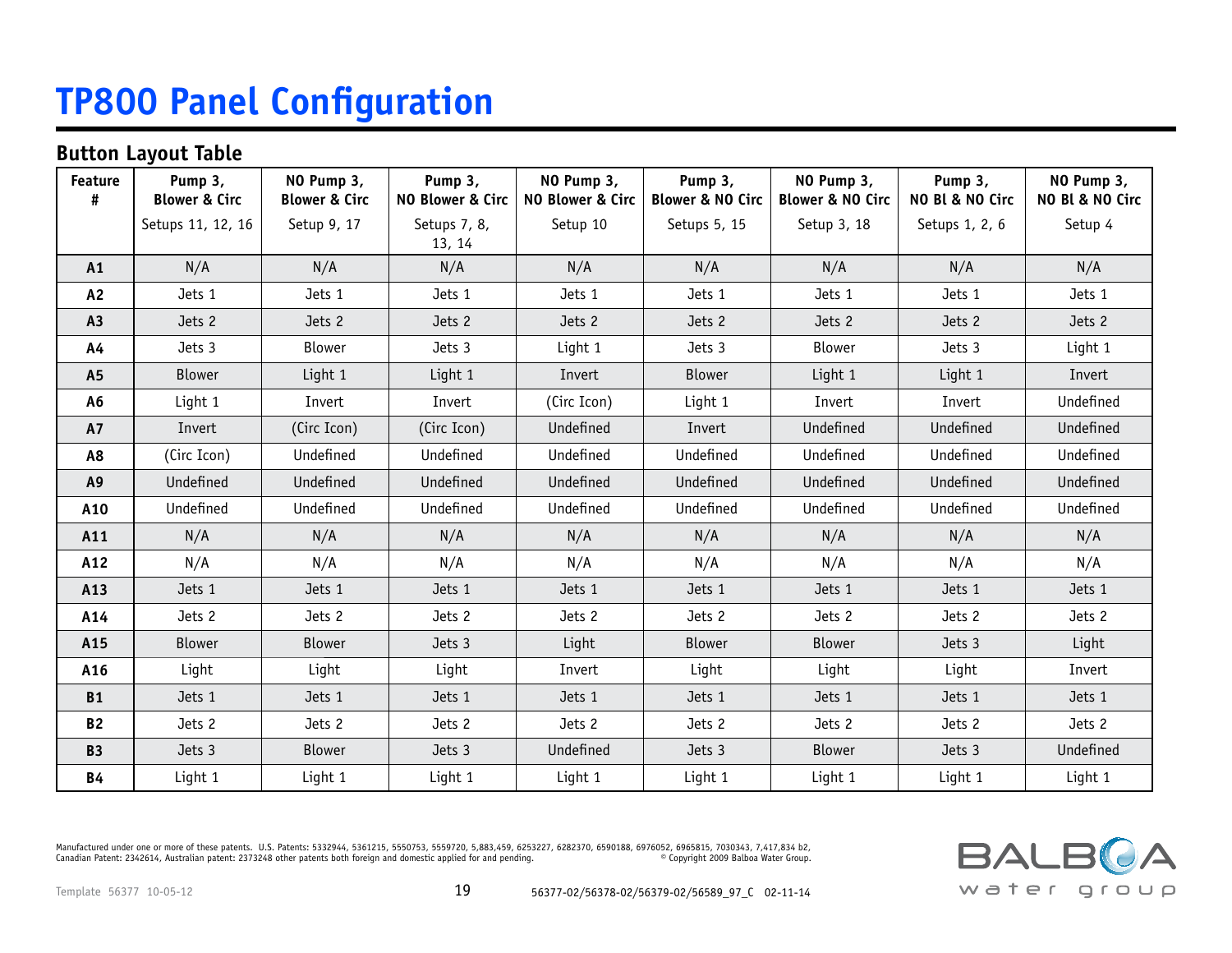## **TP800 Panel Configuration**



*A Circ Icon will appear when a Circ Pump is configured.*

 $BA$ water group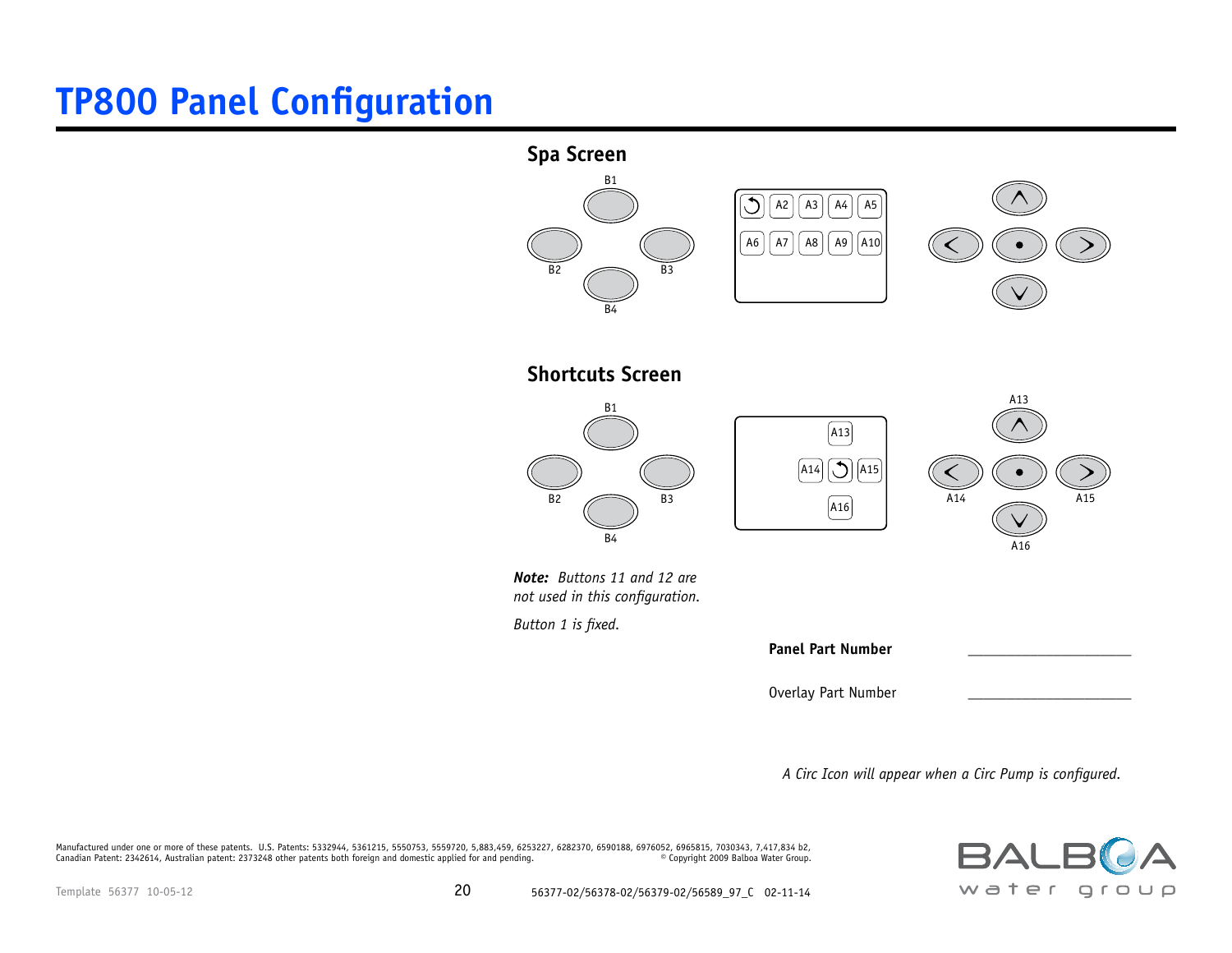## **TP900 Panel Configuration**

#### **Button Layout Table**

| <b>Button</b>           | Pump 3,<br><b>Blower &amp; Circ</b> | NO Pump 3,<br><b>Blower &amp; Circ</b> | Pump 3,<br><b>NO Blower &amp; Circ</b> | NO Pump 3,<br>NO Blower & Circ | Pump 3,<br><b>Blower &amp; NO Circ</b> | NO Pump 3,<br><b>Blower &amp; NO Circ</b> | Pump 3,<br>NO Bl & NO Circ | NO Pump 3,<br>NO Bl & NO Circ |
|-------------------------|-------------------------------------|----------------------------------------|----------------------------------------|--------------------------------|----------------------------------------|-------------------------------------------|----------------------------|-------------------------------|
|                         | Setups 11, 12, 16                   | Setup 9, 17                            | Setups 7, 8,<br>13, 14                 | Setup 10                       | Setups 5, 15                           | Setup 3, 18                               | Setups 1, 2, 6             | Setup 4                       |
| $\mathbf{1}$            | N/A                                 | N/A                                    | N/A                                    | N/A                            | N/A                                    | N/A                                       | N/A                        | N/A                           |
| $\overline{2}$          | Jets 1                              | Jets 1                                 | Jets 1                                 | Jets 1                         | Jets 1                                 | Jets 1                                    | Jets 1                     | Jets 1                        |
| $\overline{\mathbf{3}}$ | Jets 2                              | Jets 2                                 | Jets 2                                 | Jets 2                         | Jets 2                                 | Jets 2                                    | Jets 2                     | Jets 2                        |
| 4                       | Jets 3                              | <b>Blower</b>                          | Jets 3                                 | Light 1                        | Jets 3                                 | <b>Blower</b>                             | Jets 3                     | Light 1                       |
| 5                       | <b>Blower</b>                       | Light 1                                | Light 1                                | Invert                         | <b>Blower</b>                          | Light 1                                   | Light 1                    | Invert                        |
| 6                       | Light 1                             | Invert                                 | Invert                                 | (Circ Icon)                    | Light 1                                | Invert                                    | Invert                     | Undefined                     |
| $\overline{7}$          | Invert                              | (Circ Icon)                            | (Circ Icon)                            | Undefined                      | Invert                                 | Undefined                                 | Undefined                  | Undefined                     |
| 8                       | (Circ Icon)                         | Undefined                              | Undefined                              | Undefined                      | Undefined                              | Undefined                                 | Undefined                  | Undefined                     |
| 9                       | Undefined                           | Undefined                              | Undefined                              | Undefined                      | Undefined                              | Undefined                                 | Undefined                  | Undefined                     |
| 10                      | Undefined                           | Undefined                              | Undefined                              | Undefined                      | Undefined                              | Undefined                                 | Undefined                  | Undefined                     |
| 11                      | N/A                                 | N/A                                    | N/A                                    | N/A                            | N/A                                    | N/A                                       | N/A                        | N/A                           |
| 12                      | N/A                                 | N/A                                    | N/A                                    | N/A                            | N/A                                    | N/A                                       | N/A                        | N/A                           |
| 13                      | Jets 1                              | Jets 1                                 | Jets 1                                 | Jets 1                         | Jets 1                                 | Jets 1                                    | Jets 1                     | Jets 1                        |
| 14                      | Jets 2                              | Jets 2                                 | Jets 2                                 | Jets 2                         | Jets 2                                 | Jets 2                                    | Jets 2                     | Jets 2                        |
| 15                      | Jets 3                              | <b>Blower</b>                          | Jets 3                                 | Light                          | Jets 3                                 | Blower                                    | Jets 3                     | Light                         |
| 16                      | Light                               | Light                                  | Light                                  | Invert                         | Light                                  | Light                                     | Light                      | Invert                        |

*A Circ Icon will appear when a Circ Pump is configured.*

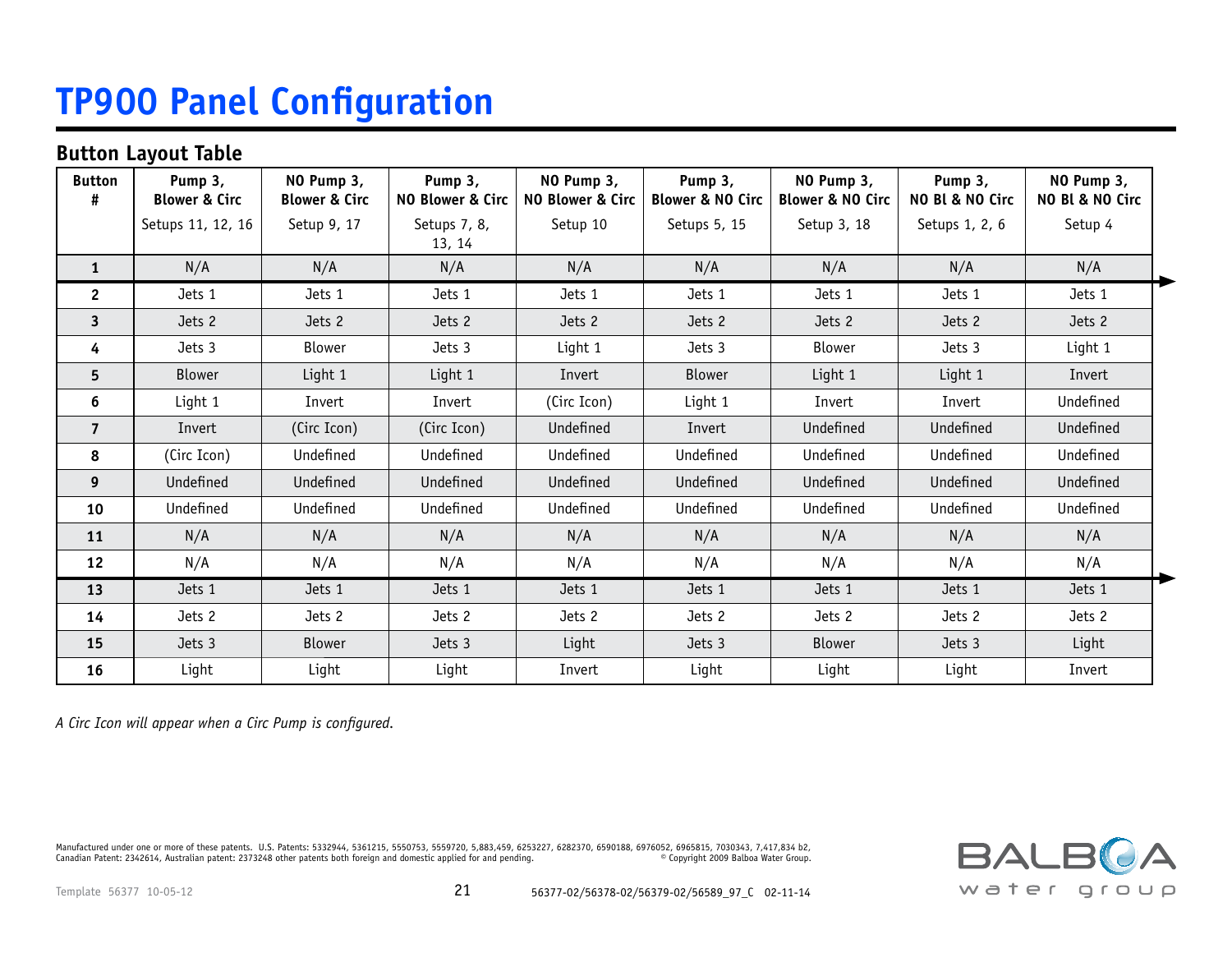### **TP900 Panel Configuration**



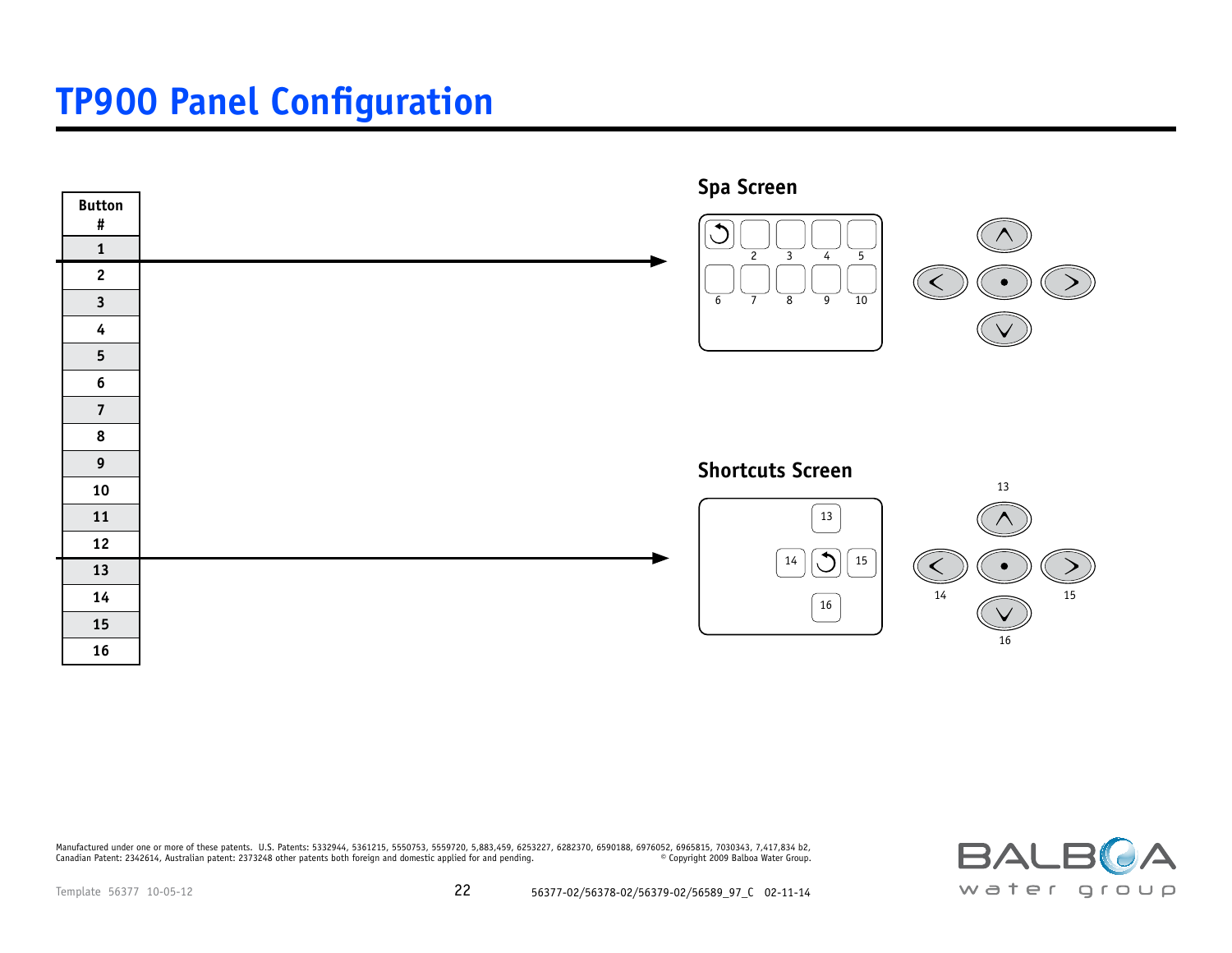#### **Auxilliary Panel Features on Bank 1\***

| <b>Feature</b> | <b>Default</b> |
|----------------|----------------|
| Aux Button A1  | Jets 1         |
| Aux Button A2  | Jets 2         |
| Aux Button A3  | Blower         |
| Aux Button A4  | Light          |

### **Auxilliary Panel Features on Bank 2\* Feature Default Default Default**

| Aux Button A5 | Jets 1 |
|---------------|--------|
| Aux Button A6 | Jets 2 |
| Aux Button A7 | Jets 3 |
| Aux Button A8 | Light  |

\*Bank 1 consists of J5 on the Main Circuit Board. Bank 2 consists of J8 on the Main Circuit Board. **Buttons that are assigned to equipment that is Aux Connection Splitter PN25257 may be required.** Buttons that are assigned to equipment that is

not defined in a Setup will not do anything in that Setup.

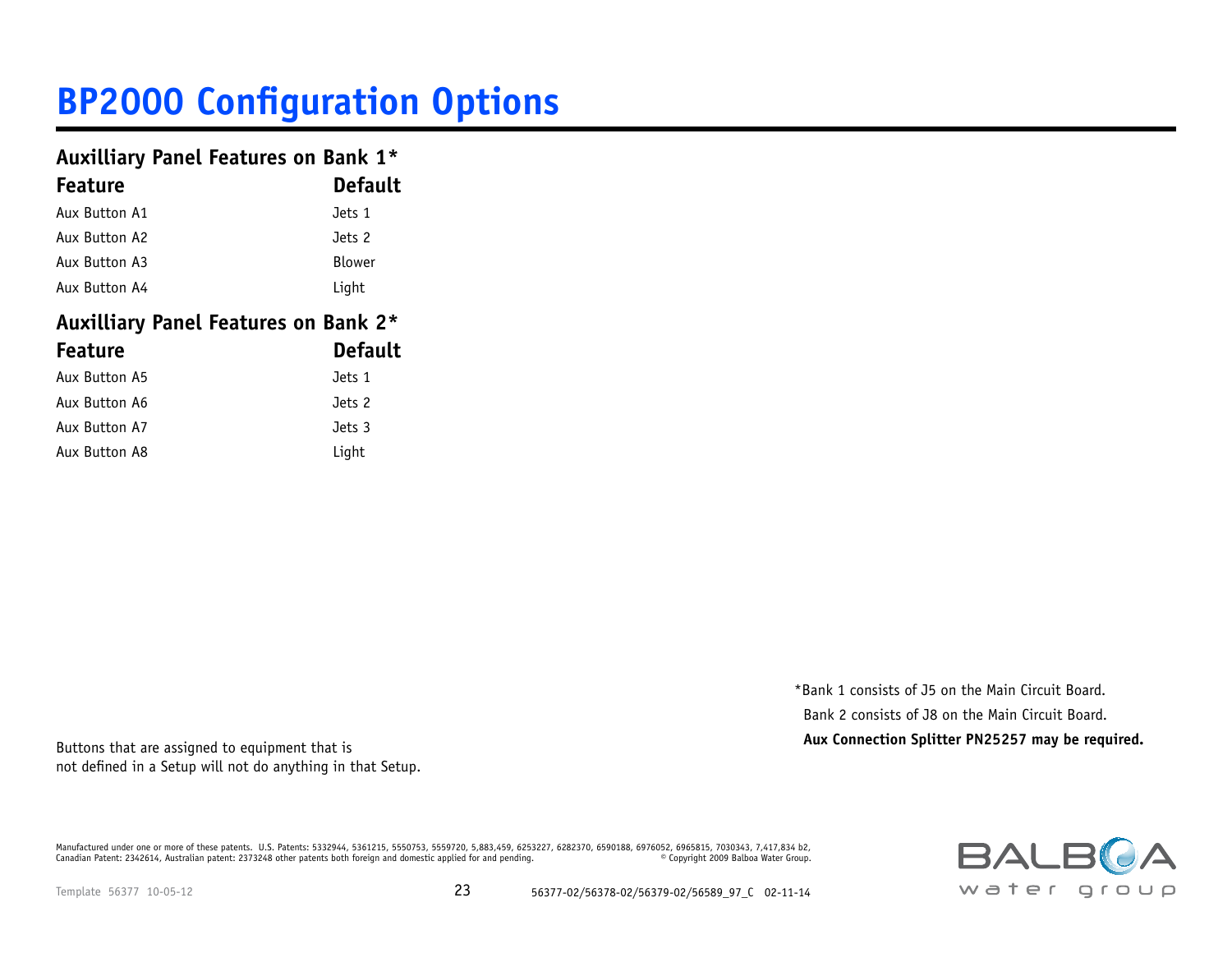### **Auxilliary Panel Features**

### **AX10 Panels on Bank 1\***

A1, AX10A1 No O/L 52803 A2, AX10A2 No O/L 52804 A3, AX10A3 No 0/L 52805 A4, AX10A4 No O/L 52806

### **AX10 Panels on Bank 2\***

| A5, AX10A1 | No $0/L$ | 52803 |
|------------|----------|-------|
| A6, AX10A2 | No $0/L$ | 52804 |
| A7, AX10A3 | No $0/L$ | 52805 |
| A8, AX10A4 | No $0/L$ | 52806 |





**Call Customer Service for additional information about Auxiliary Panels.**

**Auxiliary Panel Part Number \_\_\_\_\_\_\_\_\_\_\_\_\_\_\_\_\_\_\_\_\_** Overlay Part Number \_\_\_\_\_\_\_\_\_\_\_\_\_\_\_\_\_\_\_\_\_

\*Bank 1 consists of J5 on the Main Circuit Board. Bank 2 consists of J8 on the Main Circuit Board.  **Aux Connection Splitter PN25257 may be required.**

### **AX20**

AX20 A1A2 No O/L 52800 AX20 A1A3 No O/L 52801 AX20 A1A4 No O/L 52802



**AX20 Auxiliary Panel plugged into Bank 1 will operate A1 + A2, A3 or A4. AX20 Auxiliary Panel plugged into Bank 2 will operate A5 + A6, A7 or A8.**

**AX40**

AX40 No O/L 52799

**AX40 Auxiliary Panel plugged into Bank 1 will operate A1 + A2, A3 and A4. AX40 Auxiliary Panel plugged into Bank 2 will operate A5 + A6, A7 and A8.**

Manufactured under one or more of these patents. U.S. Patents: 5332944, 5361215, 5550753, 5559720, 5,883,459, 6253227, 6282370, 6590188, 6976052, 6965815, 7030343, 7,417,834 b2,<br>Canadian Patent: 2342614, Australian patent: Canadian Patent: 2342614, Australian patent: 2373248 other patents both foreign and domestic applied for and pending.



A1 A2 A3 A4